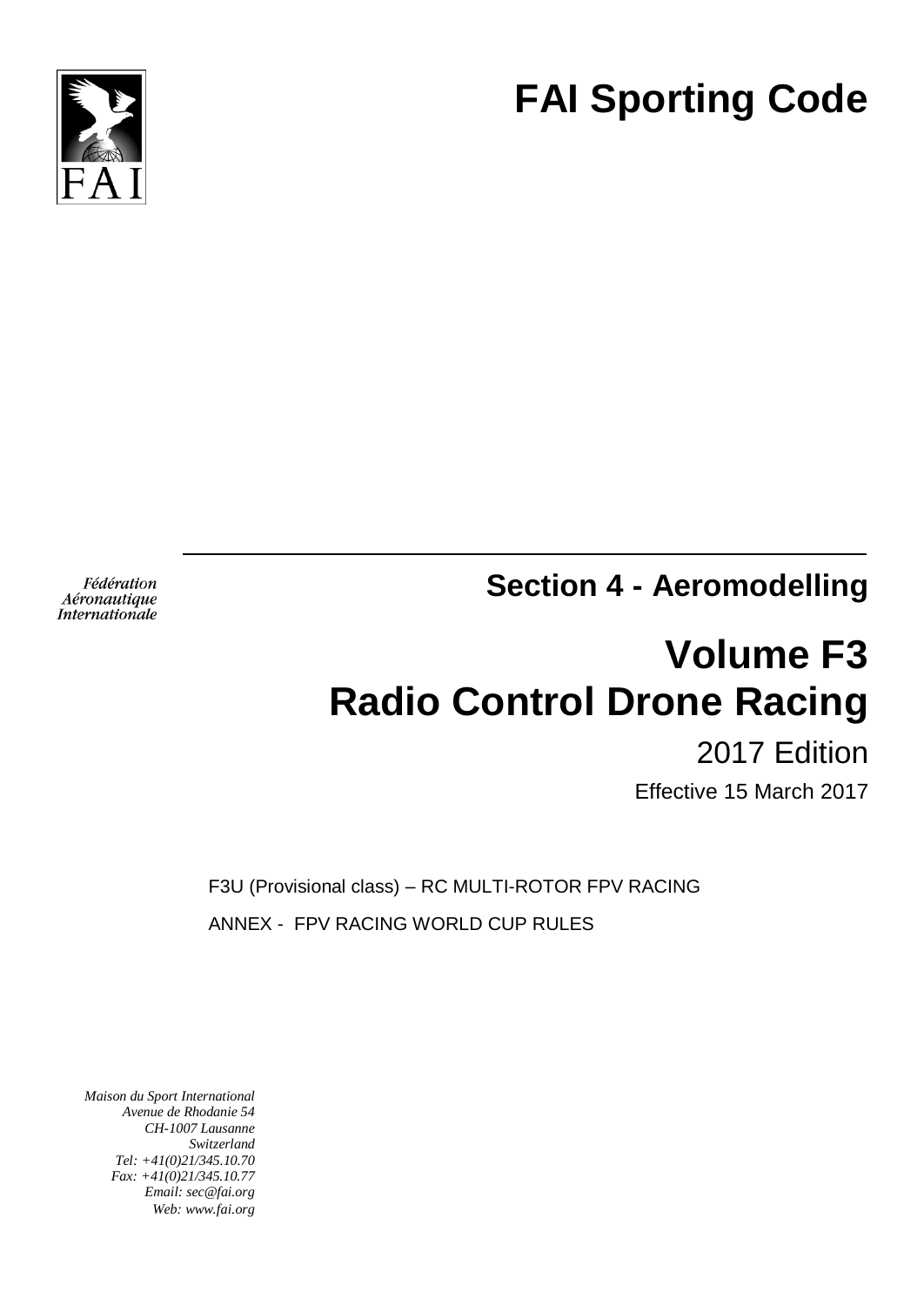### **FEDERATION AERONAUTIQUE INTERNATIONALE**

#### **Maison du Sport International, Avenue de Rhodanie 54, 1007 LAUSANNE, Switzerland**

#### Copyright 2017

All rights reserved. Copyright in this document is owned by the Fédération Aéronautique Internationale (FAI). Any person acting on behalf of the FAI or one of its Members is hereby authorised to copy, print, and distribute this document, subject to the following conditions:

- **1. The document may be used for information only and may not be exploited for commercial purposes.**
- **2. Any copy of this document or portion thereof must include this copyright notice.**
- **3. Regulations applicable to air law, air traffic and control in the respective countries are reserved in any event. They must be observed and, where applicable, take precedence over any sport regulations**

Note that any product, process or technology described in the document may be the subject of other Intellectual Property rights reserved by the Fédération Aéronautique Internationale or other entities and is not licensed hereunder.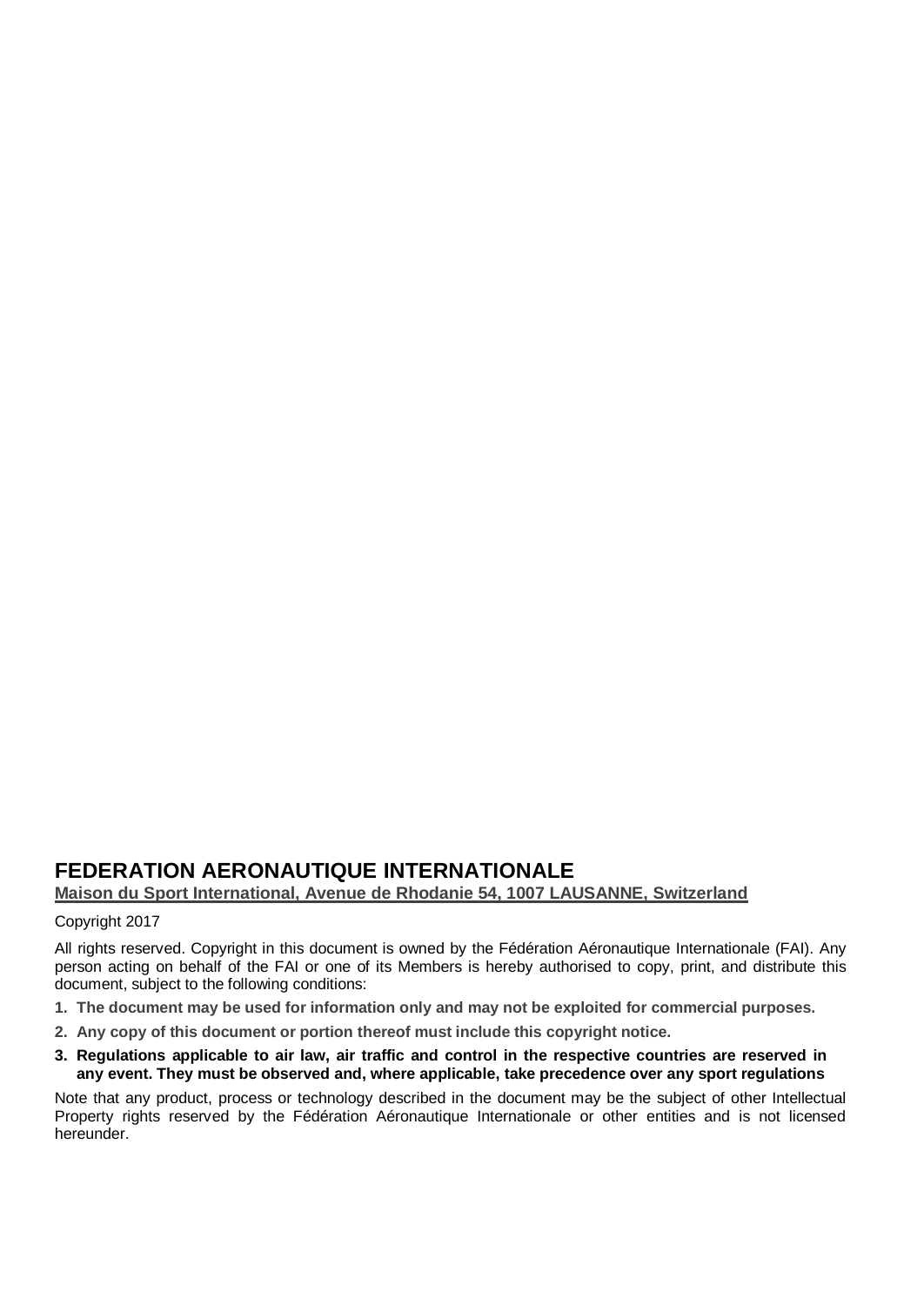## **RIGHTS TO FAI INTERNATIONAL SPORTING EVENTS**

All international sporting events organised wholly or partly under the rules of the Fédération Aéronautique Internationale (FAI) Sporting Code<sup>1</sup> are termed *FAI International Sporting Events*2. Under the FAI Statutes<sup>3</sup>, FAI owns and controls all rights relating to FAI International Sporting Events. FAI Members<sup>4</sup> shall, within their national territories<sup>5</sup>, enforce FAI ownership of FAI International Sporting Events and require them to be registered in the FAI Sporting Calendar6.

An event organiser who wishes to exploit rights to any commercial activity at such events shall seek prior agreement with FAI. The rights owned by FAI which may, by agreement, be transferred to event organisers include, but are not limited to advertising at or for FAI events, use of the event name or logo for merchandising purposes and use of any sound, image, program and/or data, whether recorded electronically or otherwise or transmitted in real time. This includes specifically all rights to the use of any material, electronic or other, including software that forms part of any method or system for judging, scoring, performance evaluation or information utilised in any FAI International Sporting Event<sup>7</sup>.

Each FAI Air Sport Commission<sup>8</sup> may negotiate agreements, with FAI Members or other entities authorised by the appropriate FAI Member, for the transfer of all or parts of the rights to any FAI International Sporting Event (except World Air Games events<sup>9</sup>) in the discipline<sup>10</sup>, for which it is responsible<sup>11</sup> or waive the rights. Any such agreement or waiver, after approval by the appropriate Air Sport Commission President, shall be signed by FAI Officers<sup>12</sup>.

Any person or legal entity that accepts responsibility for organising an FAI Sporting Event, whether or not by written agreement, in doing so also accepts the proprietary rights of FAI as stated above. Where no transfer of rights has been agreed in writing, FAI shall retain all rights to the event. Regardless of any agreement or transfer of rights, FAI shall have, free of charge for its own archival and/or promotional use, full access to any sound and/or visual images of any FAI Sporting Event. The FAI also reserves the right to arrange at its own expense for any and all parts of any event to be recorded.

| 2  FAI Sporting Code, Gen. Section,  Chapter 4,  para 4.1.2 |  |
|-------------------------------------------------------------|--|
|                                                             |  |
|                                                             |  |
|                                                             |  |
|                                                             |  |
|                                                             |  |
|                                                             |  |
| 9  FAI Sporting Code, Gen. Section,  Chapter 4,  para 4.1.5 |  |
| 10  FAI Sporting Code, Gen. Section,  Chapter 2,  para 2.2. |  |
|                                                             |  |
|                                                             |  |

1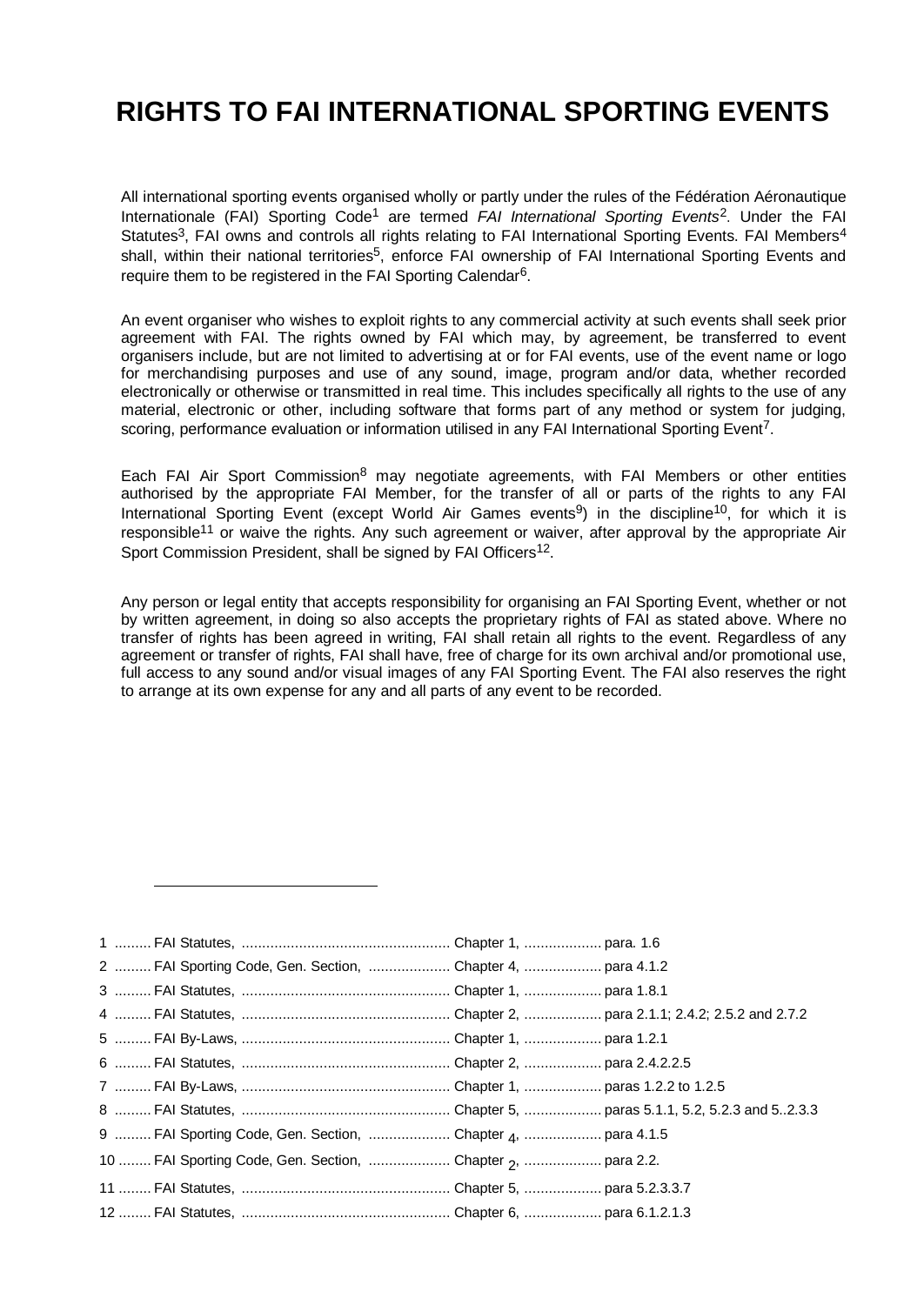## **PAGE DELIBERATELY LEFT BLANK**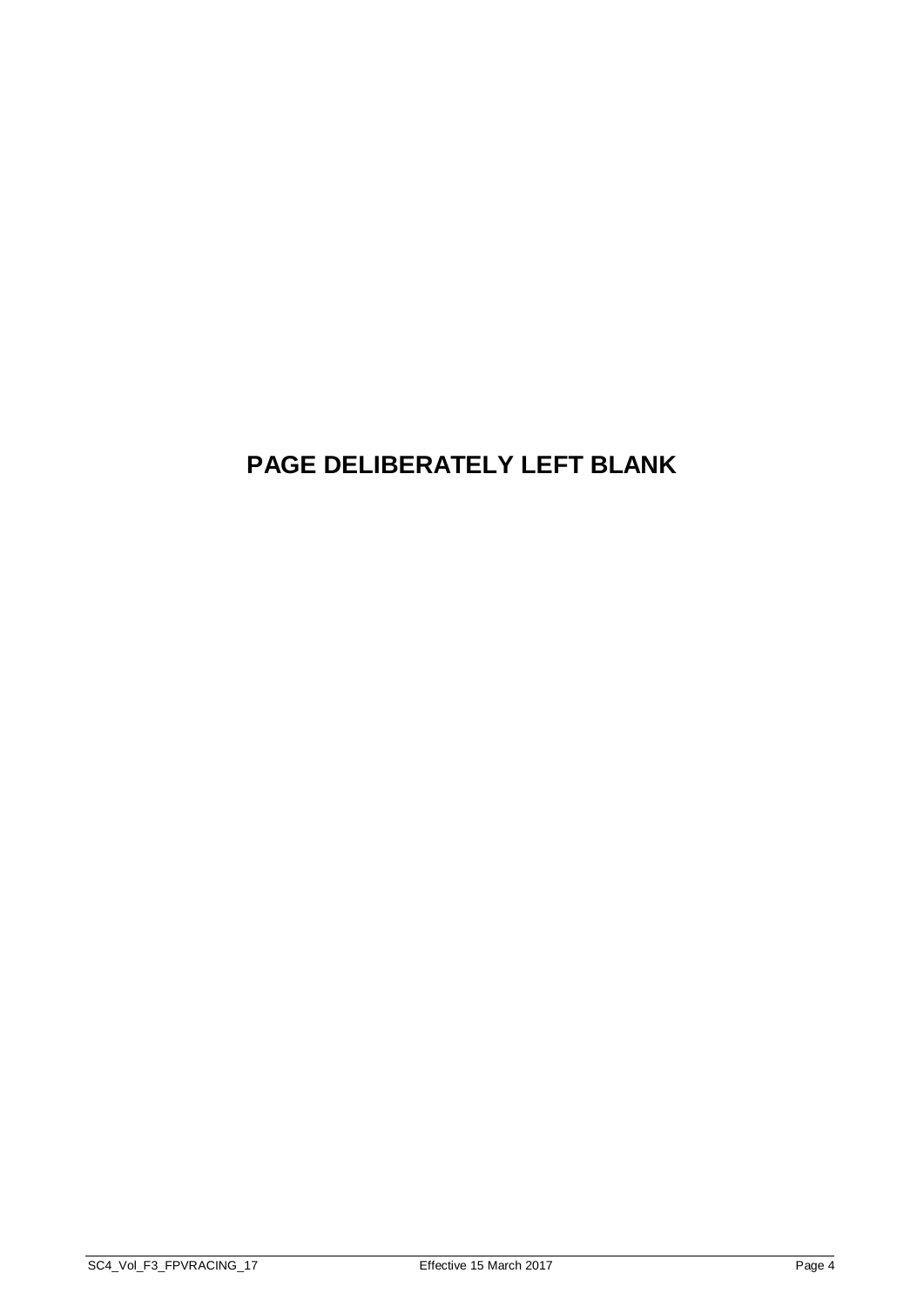### **VOLUME F3 FPV RACING**

### **SECTION 4C - MODEL AIRCRAFT - F3 FPV RACING**

F3U (Provisional class) - RC Multi-rotor FPV Racing rules

Annex - FPV Racing World Cup rules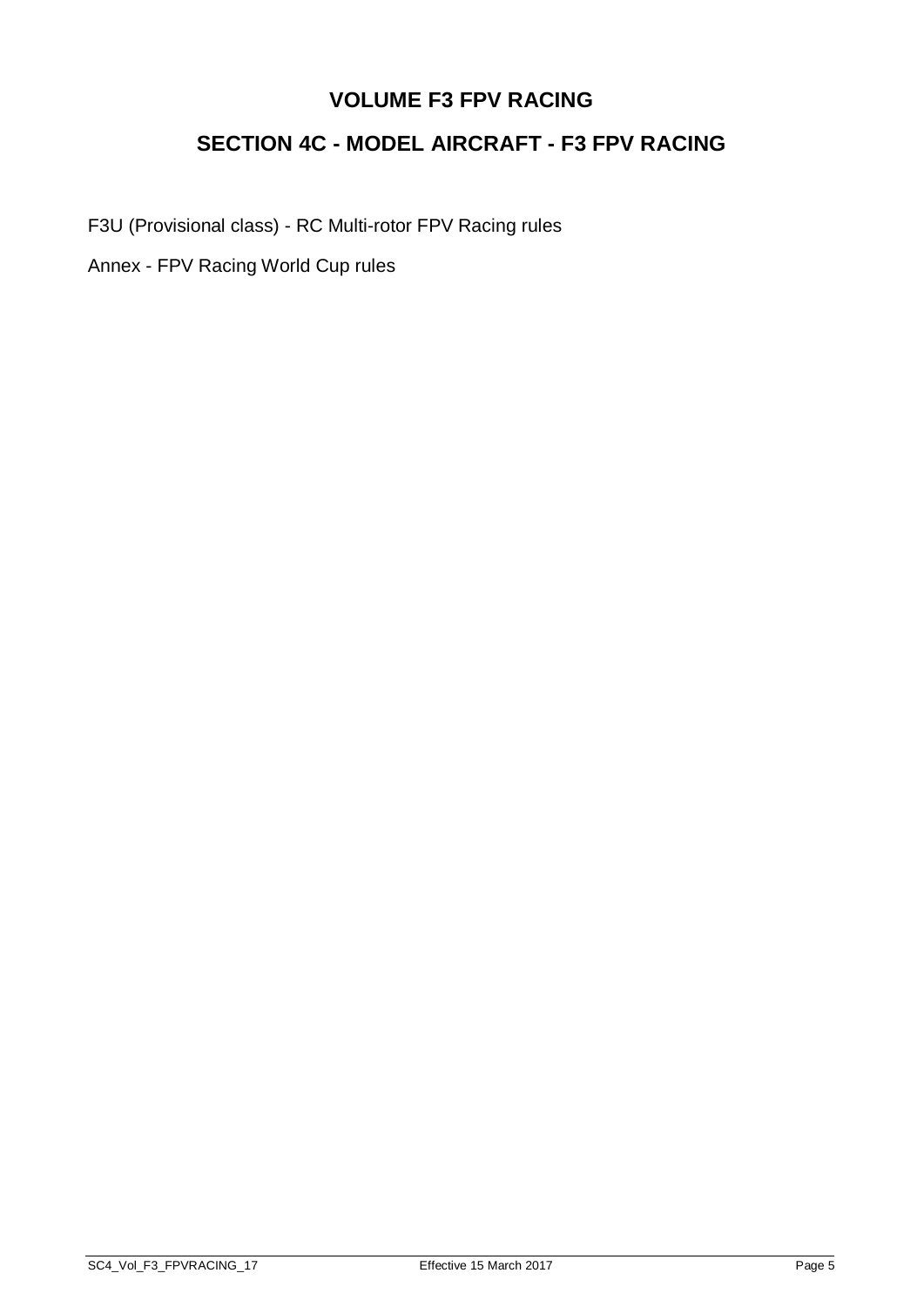## **PAGE DELIBERATELY LEFT BLANK**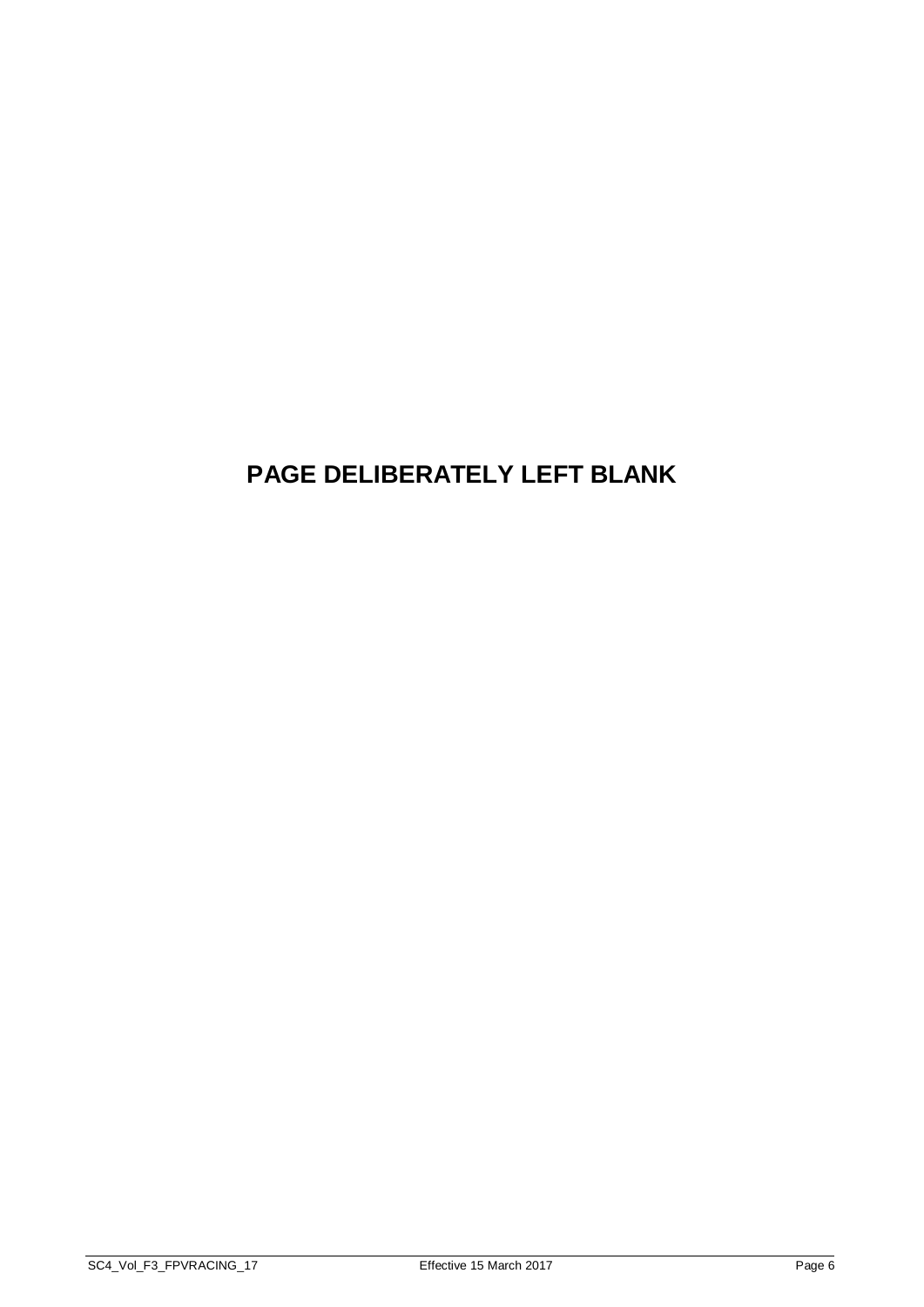### **THIS 2017 EDITION INCLUDES THE FOLLOWING AMENDMENTS MADE TO 2016 CODE**

#### **These amendments are marked by a double line in the right margin of this edition**

| Paragraph    | <b>Plenary meeting</b><br>approving change | <b>Brief description of change</b>                                                                                                                                                                                                                                                                                                                                                                                                                                                                                                                                                      | Change<br>incorporated by          |
|--------------|--------------------------------------------|-----------------------------------------------------------------------------------------------------------------------------------------------------------------------------------------------------------------------------------------------------------------------------------------------------------------------------------------------------------------------------------------------------------------------------------------------------------------------------------------------------------------------------------------------------------------------------------------|------------------------------------|
| Volume title |                                            | Change of the name of the Volume: Radio Control Drone Racing<br>instead of Radio Control FPV Racing Model Aircraft.                                                                                                                                                                                                                                                                                                                                                                                                                                                                     |                                    |
| Page 7       |                                            | For the rule freeze, deletion of the reference to the CIAM<br>Organizing Committee for FAI International Events for Drones<br>(IED).                                                                                                                                                                                                                                                                                                                                                                                                                                                    |                                    |
| 1            |                                            | Change of the title of the paragraph.<br>Introduction of the possibility for an organiser to require a LED<br>light unit for better differentiation of the models in a race both for<br>judges and for the public.                                                                                                                                                                                                                                                                                                                                                                      |                                    |
| 1.2          |                                            | Rewording of the fixed motor tilt rule.                                                                                                                                                                                                                                                                                                                                                                                                                                                                                                                                                 |                                    |
| 1.6          |                                            | Clarification of the wording of the last sentence.                                                                                                                                                                                                                                                                                                                                                                                                                                                                                                                                      |                                    |
| 2.1          |                                            | Recommended developed size of racing circuit (instead of<br>mandatory).                                                                                                                                                                                                                                                                                                                                                                                                                                                                                                                 |                                    |
| 2.4          |                                            | Replacement dimensions 20 m and 10 m by respectiviely 10 m<br>and 5 m on the drawing relative to a perfect trajectory.                                                                                                                                                                                                                                                                                                                                                                                                                                                                  |                                    |
| 2.6          |                                            | Clarification of the start positioning (start line or grid pattern).                                                                                                                                                                                                                                                                                                                                                                                                                                                                                                                    |                                    |
| 2.7          |                                            | Choice given to the organiser to keep the circuit secret or to<br>make it public before the contest.                                                                                                                                                                                                                                                                                                                                                                                                                                                                                    |                                    |
| 4            |                                            | New positioning of the paragraph 4.7 (Model registration and<br>processing) with no rule change.<br>Consequential renumbering of the following paragraphs.                                                                                                                                                                                                                                                                                                                                                                                                                              |                                    |
| 5.1          |                                            | New positioning of the paragraph 4;8 (Practice flights) with no<br>rule change.                                                                                                                                                                                                                                                                                                                                                                                                                                                                                                         |                                    |
| 5.2          |                                            | New paragraph to detail the race start procedure.                                                                                                                                                                                                                                                                                                                                                                                                                                                                                                                                       |                                    |
| 5.3          |                                            |                                                                                                                                                                                                                                                                                                                                                                                                                                                                                                                                                                                         |                                    |
| 5.4          | Changes introduced 15<br>March 2017        | Following changes for the qualification stage (ex paragraph 4.1):<br>- 3 qualifying rounds minimum (instead of 2) in order to give to<br>competitors more chance to get a time.<br>- Deletion of the note mentioning that time penalties is not<br>appropriate in option 2.                                                                                                                                                                                                                                                                                                             | <b>Bruno Delor</b><br>S/C Chairman |
| 5.5          |                                            | - Introduction of a new option (option 3).<br>Following changes for the elimination stage (ex paragraph 4.2):<br>- Deletion of the note mentioning that time penalties is not<br>appropriate in option 2.<br>- Introduction of the option 3.<br>- Adaptation of the composition of the groups for the first round<br>(concerns options 1 and 2 only) plus other minor clarifications.<br>The change of the order takes better in consideration placing<br>after the qualifying stage; as an example, with the new table,<br>the two best top pilots can only fly together in the final. |                                    |
| 5.6          |                                            | Clarification of the final stage regarding introuduction of the<br>option, 3.                                                                                                                                                                                                                                                                                                                                                                                                                                                                                                           |                                    |
| 6            |                                            | New paragraph to cover all cases of flight occurrences.                                                                                                                                                                                                                                                                                                                                                                                                                                                                                                                                 |                                    |
| 6            |                                            | New paragraph to cover all cases of flight occurrences.                                                                                                                                                                                                                                                                                                                                                                                                                                                                                                                                 |                                    |
| 6.2          |                                            | Identification in a unique paragraph of which is relative to<br>disqualification of the race.                                                                                                                                                                                                                                                                                                                                                                                                                                                                                           |                                    |
| 6.3          |                                            | Dedicated paragraph to mention hoxw to proceed in case of<br>crash of a model.                                                                                                                                                                                                                                                                                                                                                                                                                                                                                                          |                                    |
| 6.5          |                                            | Clarification of the paragraph (ex 4.6) reltive to reflight.                                                                                                                                                                                                                                                                                                                                                                                                                                                                                                                            |                                    |
| 8.1          |                                            | Introduction of the possibility of one timekeeper per competitor in<br>addition to the judge. Two timekeepers per competitor in flight is<br>necessary to minimize the risk of a timekeeping problem when<br>timekeeping is not done by an automatic electronic device.                                                                                                                                                                                                                                                                                                                 |                                    |
| 8.2          |                                            | Reference to Volume ABR changed to the corresponding<br>reference to CIAM General Rules Volume.                                                                                                                                                                                                                                                                                                                                                                                                                                                                                         |                                    |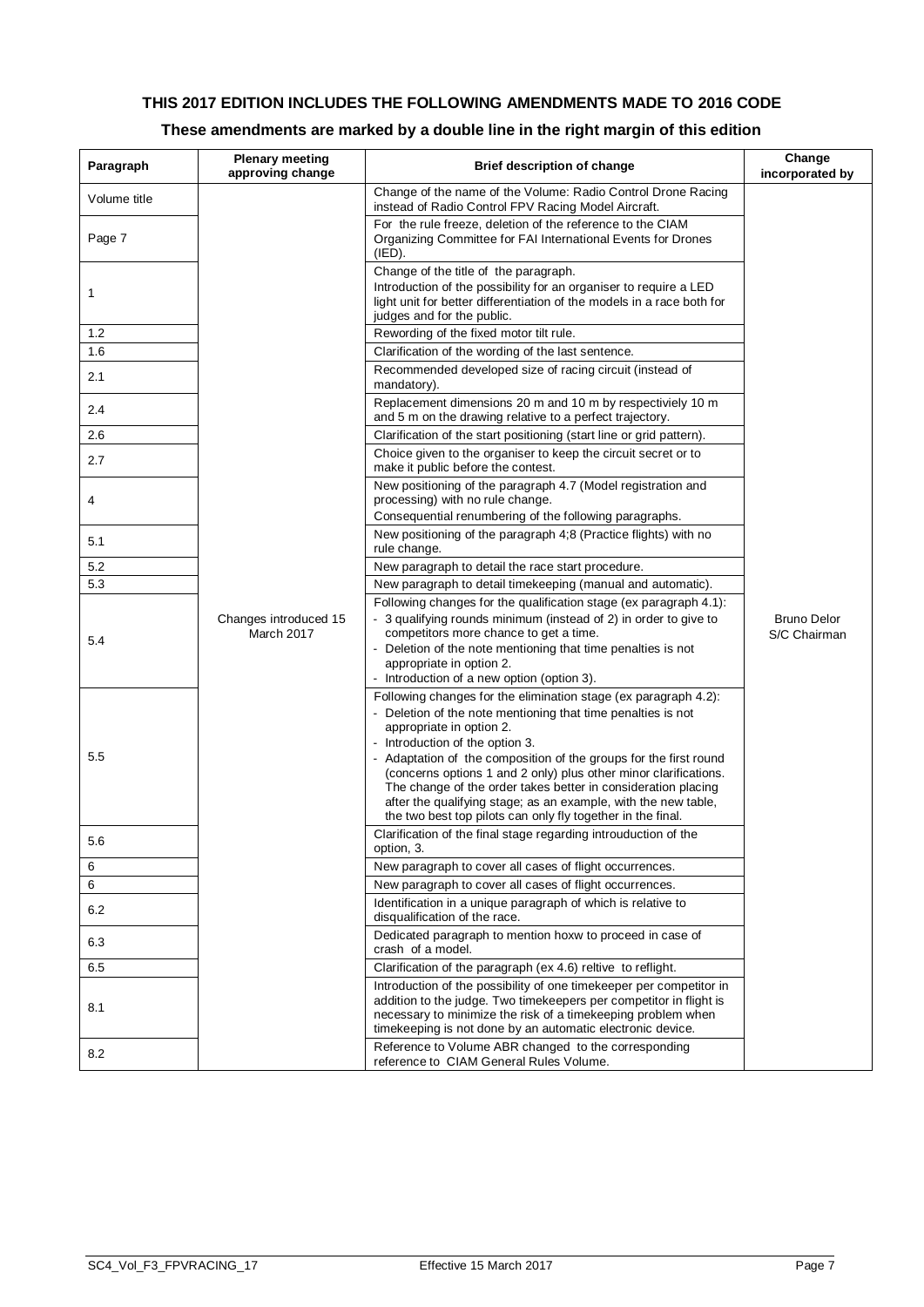| Paragraph      | <b>Plenary meeting</b><br>approving change | <b>Brief description of change</b>                                                                                                                                           | Change<br>incorporated by                |  |  |  |  |
|----------------|--------------------------------------------|------------------------------------------------------------------------------------------------------------------------------------------------------------------------------|------------------------------------------|--|--|--|--|
| <b>Annex</b>   |                                            | <b>World Cup Rules</b>                                                                                                                                                       |                                          |  |  |  |  |
| World Cup name | Changes introduced 15                      | Change of the name of the World cup: Drone Racing instead of<br>FPV Racing.                                                                                                  |                                          |  |  |  |  |
| 3              |                                            | Clarification regarding the fact that CIAM Organising Committee<br>for FAI IED does not exist more after FPV Racing S/C has been<br>created.                                 | Bruno Delor                              |  |  |  |  |
|                | <b>March 2017</b>                          | Alignment with the other World Cup with a minimum of 2<br>countries (instead of 3) for allocation of points in a World Cup<br>contest.                                       | S/C Chairman                             |  |  |  |  |
| $7$ and $8$    |                                            | Coordination of the World cup normally done by the FPV Racing<br>and similar activities S/C Chairman with possibility of nomination<br>of a dedicated World Cup coordinator. |                                          |  |  |  |  |
| 10.            | Change introduced 1st<br>January 2017      | Appropriate form of CIAM General Rules C.7.4 used for definition<br>of World Cup Board.                                                                                      | Kevin Dodd<br><b>Technical Secretary</b> |  |  |  |  |

#### **RULE FREEZE FOR THIS VOLUME**

Regarding the provisional statute of the F3U class, the content of this Volume is not subject to Plenary Meeting approval, nor is it restricted by any rule freeze regulation.

It is under the direct control of CIAM Bureau and may be updated at any time during the year.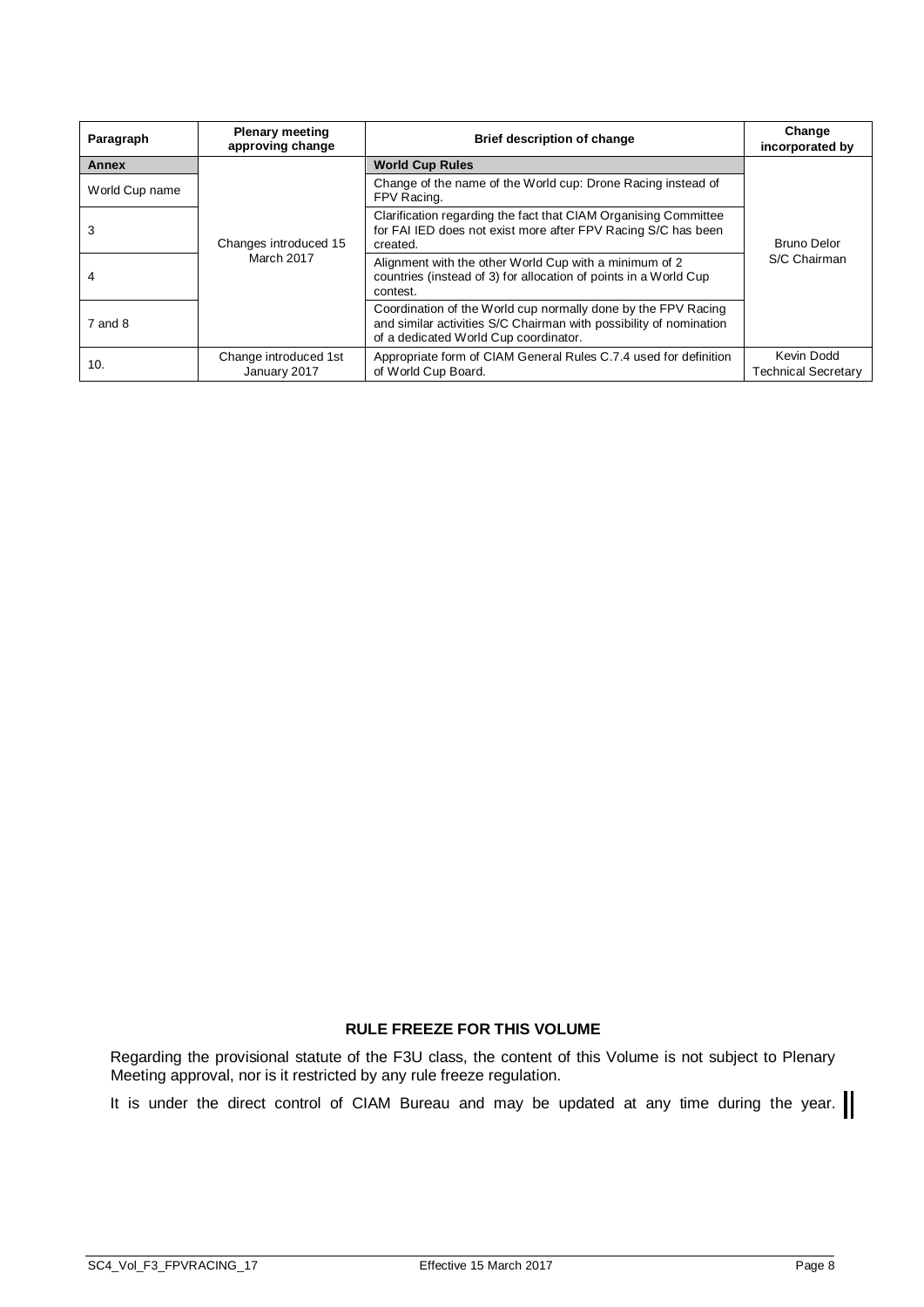### **CONTENTS**

| 10. |  |
|-----|--|
|     |  |
|     |  |

The use of "shall" and "must" implies that the aspect concerned is mandatory. The use of "should" implies a non-mandatory recommendation; "may" indicates what is permitted, and "will" indicates what is going to happen. Words of masculine gender shall be taken as including the feminine gender unless the context indicates otherwise. Words expressing the singular will be taken to include the plural and vice versa. Italics are used for explanatory notes.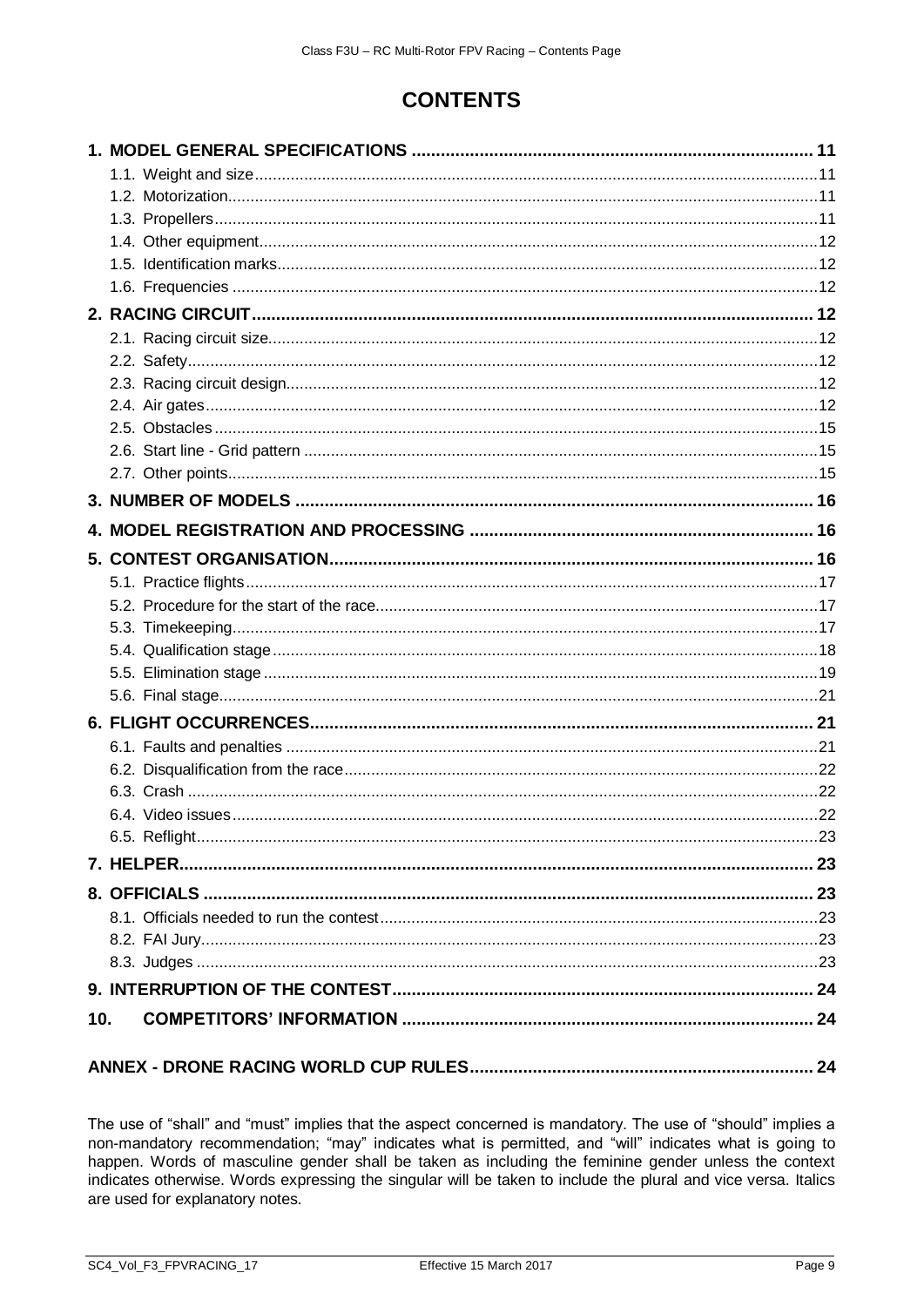## **PAGE DELIBERATELY LEFT BLANK**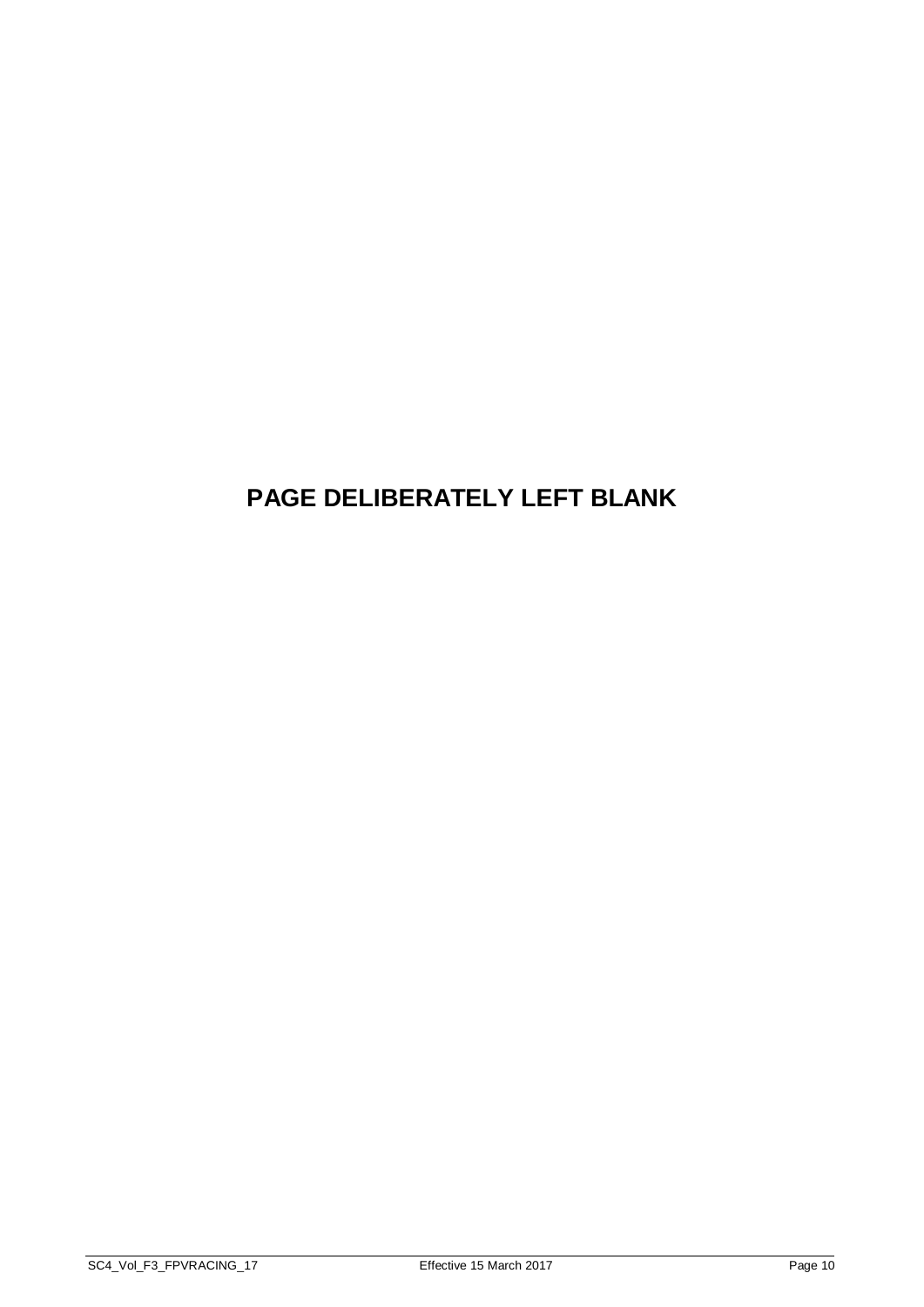### **F3U (PROVISIONAL CLASS) - RC MULTI-ROTOR FPV RACING**

Multi-rotor FPV (First Person View) Racing consists of several multi-rotor model aircraft flying together through a closed racing circuit.

The generic term 'model' will be used in the present document.

Each model is operated by an FPV pilot who is considered as the competitor. The FPV pilot is assisted by a helper.

The FPV pilot is equipped with a headset goggle (or with a screen) which allows him to pilot his model from the video picture of the onboard camera which is transmitted in real time on headset goggle (or on his screen).

#### <span id="page-10-0"></span>**1. MODEL GENERAL SPECIFICATIONS**

Only multi-rotors corresponding to the following specifications are allowed.

*Note: A multi-rotor is a rotary wing radio-controlled model aircraft equipped with at least three power driven propeller devices.*

A 1 % tolerance is applicable for inaccuracy of the measurement devices for size, weight and batteries tension.

Any automatic system to level back the model after a crash is forbidden.

In order to provide for the public the best view of the models during the races and to facilitate the task of the judges, each model must be clearly recognisable with, for example, a brightly coloured part of the frame or a custom canopy.

The organiser may also require the competitors to add on their model a LED light unit.

Note: The LED light unit may include the possibility of a programmable colour so that the models may have different colours in any race..

#### <span id="page-10-1"></span>**1.1. Weight and size**

The total weight of the model including all equipment necessary for flight (including batteries) shall not exceed 1 kg.

Distance between axes of the engines shall be less than 330 mm. This distance is measured on the diagonal of the engines' axes.

#### <span id="page-10-2"></span>**1.2. Motorization**

Only electric motors with a maximum voltage of 17.0 volts (4S) are allowed. The voltage measurement is done before the flight.

The reference plane is defined with propellers centers. Each motor can be tilted up to 15° maximum angle in each direction.



On a tri-copter, the inclination of an engine in flight is only allowed with the yaw order.

#### <span id="page-10-3"></span>**1.3. Propellers**

Maximum diameter: 6 inches (15.2 cm).

Full metal propellers are forbidden.

Any propeller protection device is forbidden.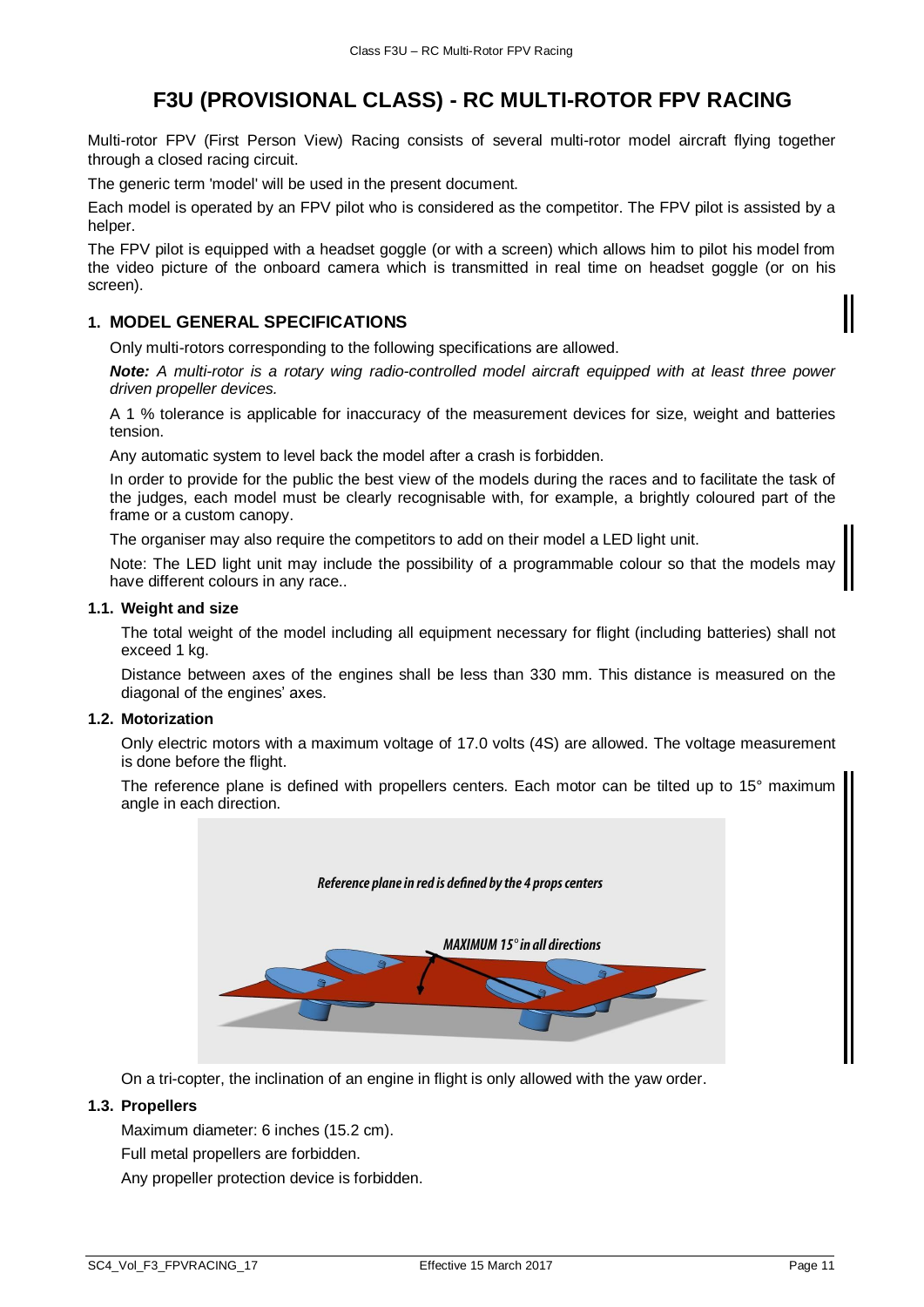#### <span id="page-11-0"></span>**1.4. Other equipment**

The model must be equipped with a fail-safe device, the triggering of which stops the motorization.

It is forbidden to use a pre-programmed manoeuvring device. Any system for automatic positioning and/or path rectification in longitude, latitude or height is forbidden.

#### <span id="page-11-1"></span>**1.5. Identification marks**

Each model shall carry the national identification mark followed by the FAI Sporting Licence ID number (or the National FAI licence). The letters and numbers must be at least 10 mm high and appear at least once on each model.

#### <span id="page-11-2"></span>**1.6. Frequencies**

Frequencies used can only be those authorised in the country in which the contest is organised. Ensuing associated emission power limitations should be respected.

This concerns the radio control system of the model as well as the video transmission device of the onboard camera.

Concerning the radio control system, 2.4 GHz spread spectrum technology systems can only be used.

Any competitor using a forbidden frequency may be disqualified from the contest by the contest director.

#### <span id="page-11-3"></span>**2. RACING CIRCUIT**

#### <span id="page-11-4"></span>**2.1. Racing circuit size**

The minimum recommended developed size of racing circuit is:

- 250 m for an outdoor field.
- 80 m for an indoor circuit or in woods (named 'short circuit').

The racing circuit for an outdoor field shall be within a 180 m x 100 m rectangle.

Note: those dimensions allow to practice on a football field.

If the racing circuit includes passages with a risk of problems from propagation of high frequency waves (such as trees or walls), the organiser will ensure that the video link has sufficient quality for safe piloting with a standard transmitter.

#### <span id="page-11-5"></span>**2.2. Safety**

A safety line for demarcation of the flight area must be delineated.

The presence of any person in the flight area during a race is strictly forbidden.

The organiser must take care that media coverage of the contest can be done while guaranteeing the safety of the concerned persons.

#### <span id="page-11-6"></span>**2.3. Racing circuit design**

The organiser is encouraged to demonstrate creativity. He may take advantage of the specifics of his site. He must however respect the following rules.

The racing circuit must be designed in order to prevent accidental diversions from the racing area. In this context, any trajectory to get back to the safety line will be done in the direction of a safe area without any person (public, pilots, helpers, judges). Furthermore, a 10 metre distance will be kept between any air gate or obstacle (air flag, …) and the safety line.

It is strongly recommended that the track of the circuit is clearly marked on the ground. Each obstacle will be marked as necessary.

In addition, each turn will be marked with a clearly visible flag with a recommended minimum height of 2.5 m for an outdoor field and 1.5 m for a short circuit, in order that the pilot can properly see the turn on his video picture.

#### <span id="page-11-7"></span>**2.4. Air gates**

The racing circuit must include between 3 and 5 air gates.

The crossing dimensions of the air gates must be adapted to the configuration of the circuit depending especially on the natural obstacles or on the height of the cellar for an indoor circuit.

Recommended crossing dimensions are:

- Width: 3.0 m maximum with a minimum between 2.5 m and 1.6 m.
- Height: 1.9 m maximum with a minimum between 1.7 m and 1.3 m.

Air gates placed side by side will be considered as only one air gate.

Ш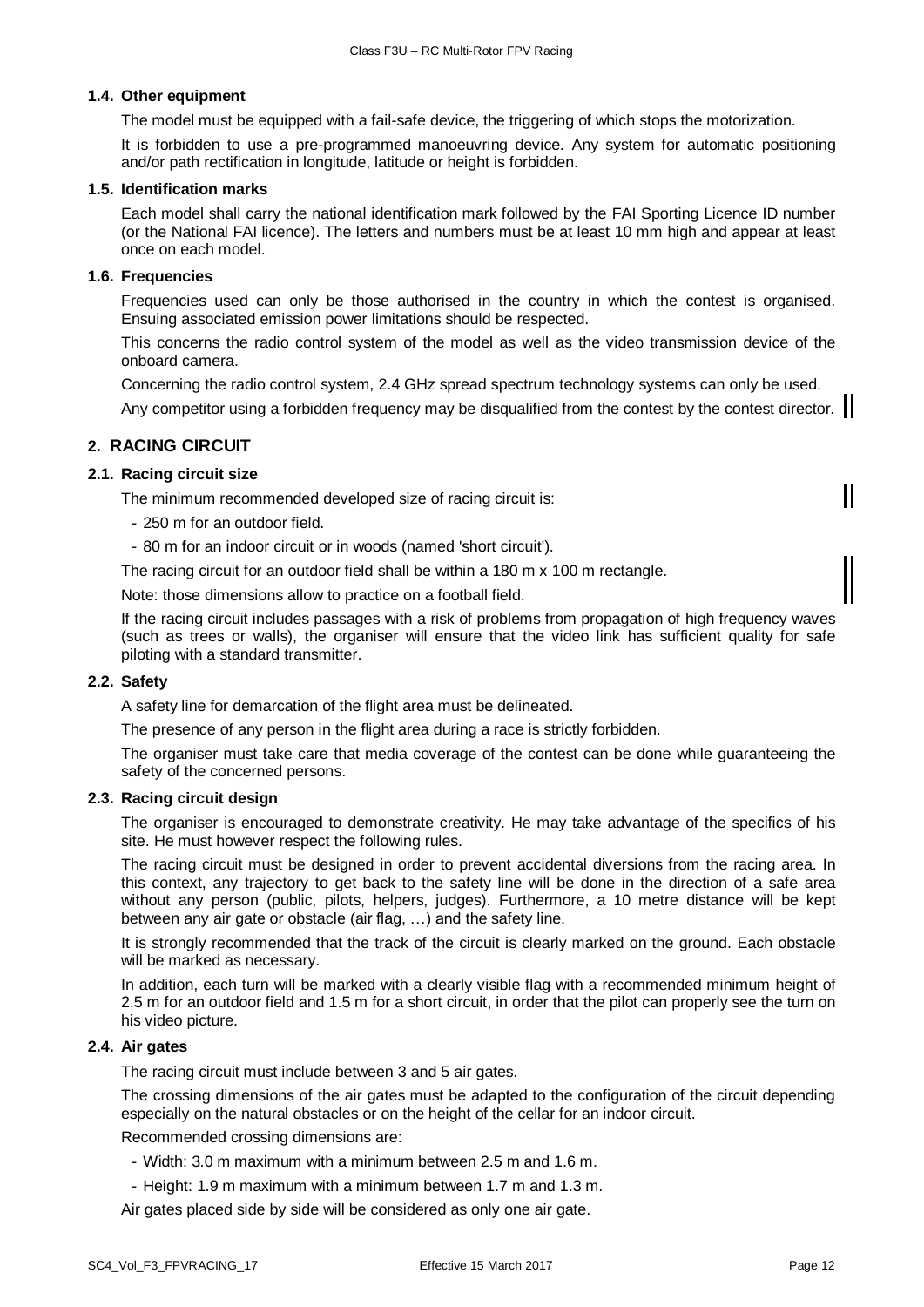The air gate must contrast with the background and be perfectly visible with a standard FPV video device at a 30 metre distance.

The air gate must be preceded by a minimum 10 metre length straight line and shouldn't be skewed more than 10° relative to its crossing axis.

However, an air gate may be placed in a turn with a recommended minimum radius of 15 m (5 m for a short circuit). In that case, the turn will be marked by flags in order to prevent cuts and sideways passage of the air gate.

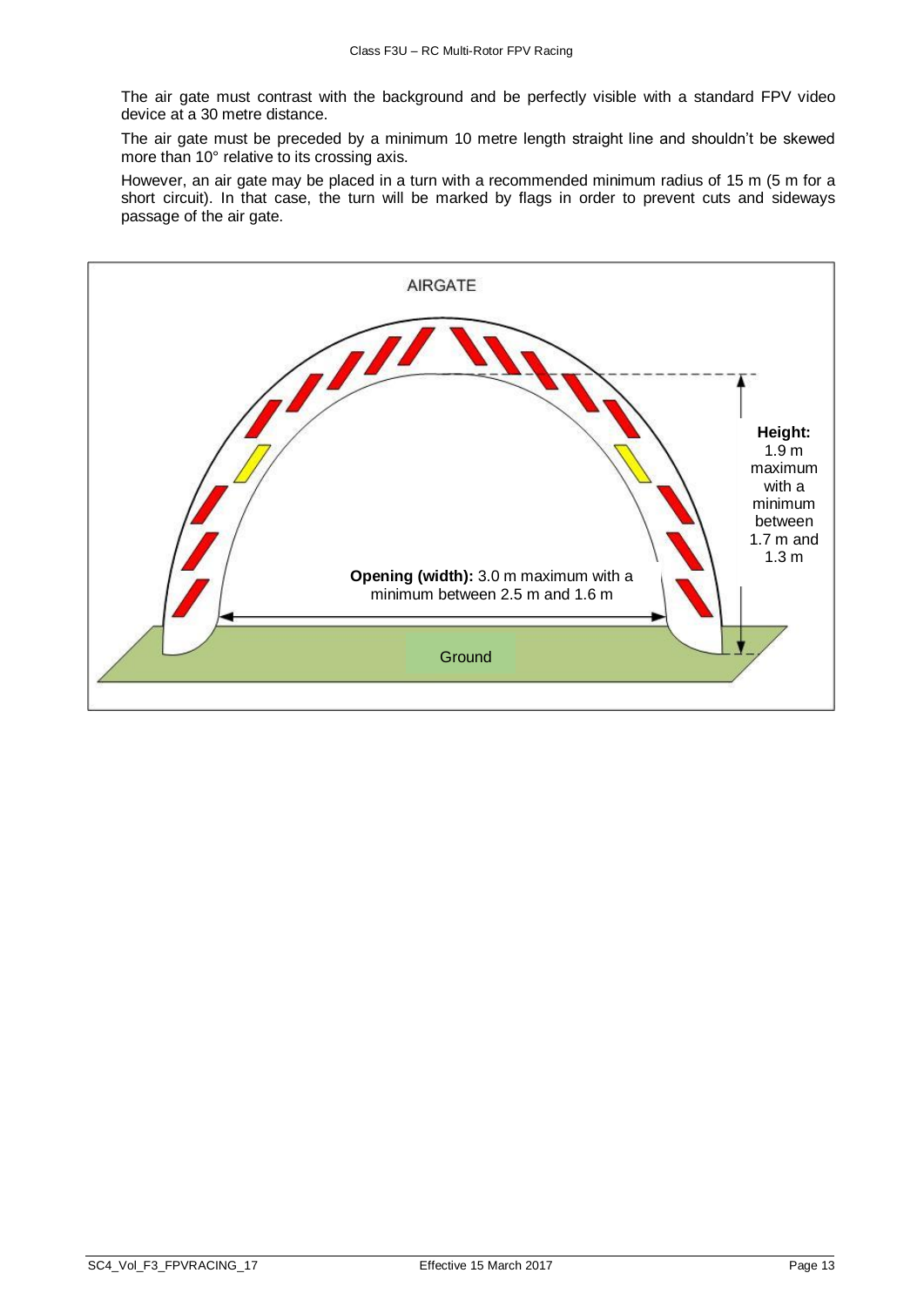

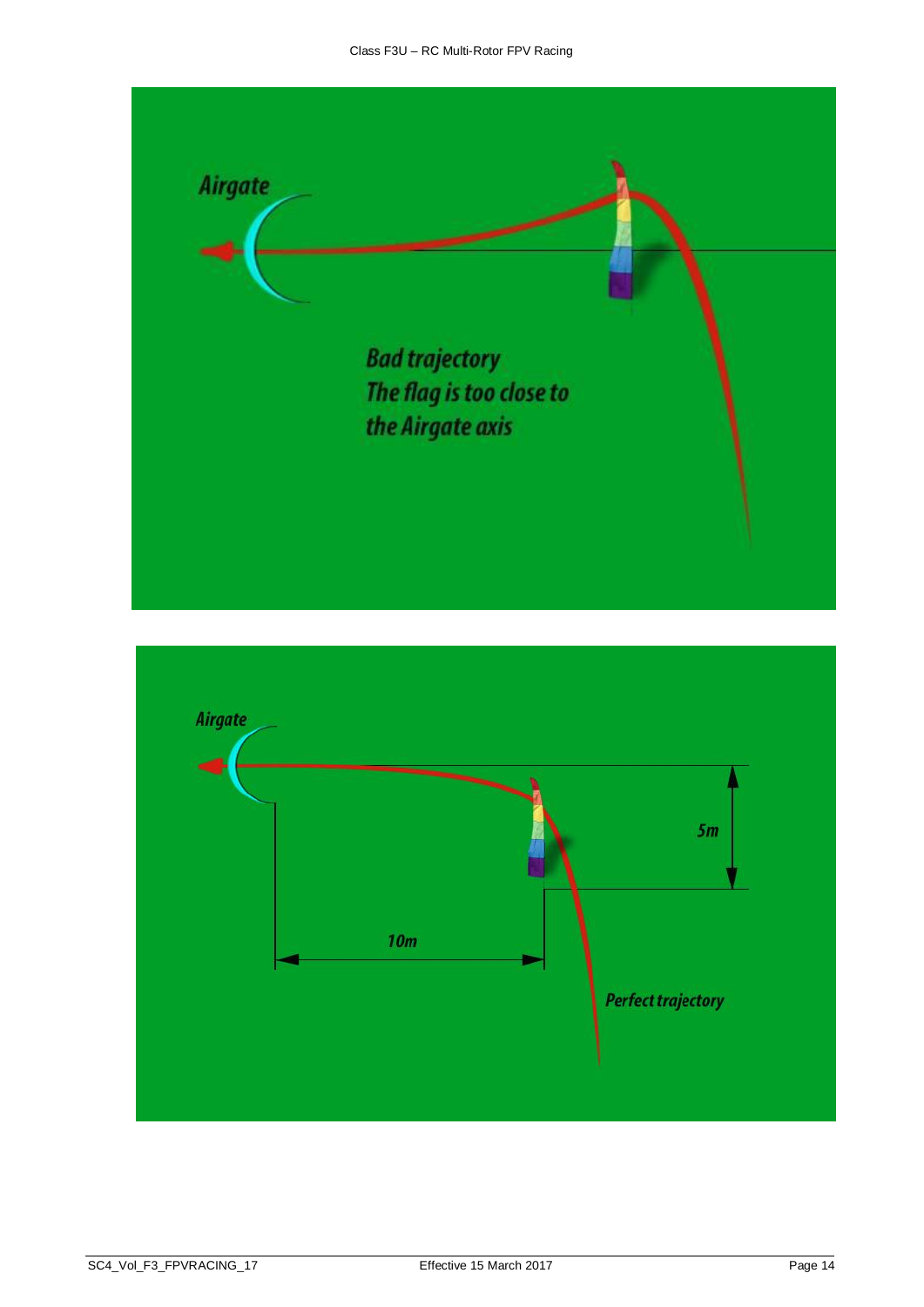#### <span id="page-14-0"></span>**2.5. Obstacles**

In addition to the air gates, the racing circuit may contain obstacles to be crossed or avoided.

Each obstacle to be crossed will have minimal dimensions of 2 m wide and 1.8 m height. It can be placed on the ground or at a maximum height above the ground of 15 metres, and must be preceded by a minimum 10 metre length straight line on the crossing axis of the obstacle.

The racing circuit can also include obstacles which have to be avoided. These obstacles shall not be placed less than 10 metres from air gates or from obstacles which must be crossed. They should be made as much as possible of shock absorbing materials.

Any obstacle to be crossed or avoided must contrast with the background and be clearly visible with standard FPV devices at a 30 metre distance.

#### <span id="page-14-1"></span>**2.6. Start line - Grid pattern**

The start may be done on a start line or on a grid pattern (Formula 1 type start). It is recommended to do the start on straight line in the axis of the initial racing circuit trajectory. The start place is not necessarily on the circuit track.

In any case (start line or grid pattern), models will be placed for the start with a minimum distance between models of about 0.5 metre in every direction.

#### <span id="page-14-2"></span>**2.7. Other points**

The organiser may keep secret the circuit or make it public before the contest.

In both cases, he must do its best for an equal treatment between all competitors and to prevent any unfair advantage to some competitors. If the circuit is made public, it is recommended to publish it two weeks minimum before the contest.

At least one week before the contest, the organiser must inform about the video system that will be used for races and if specific devices will be installed on the models.

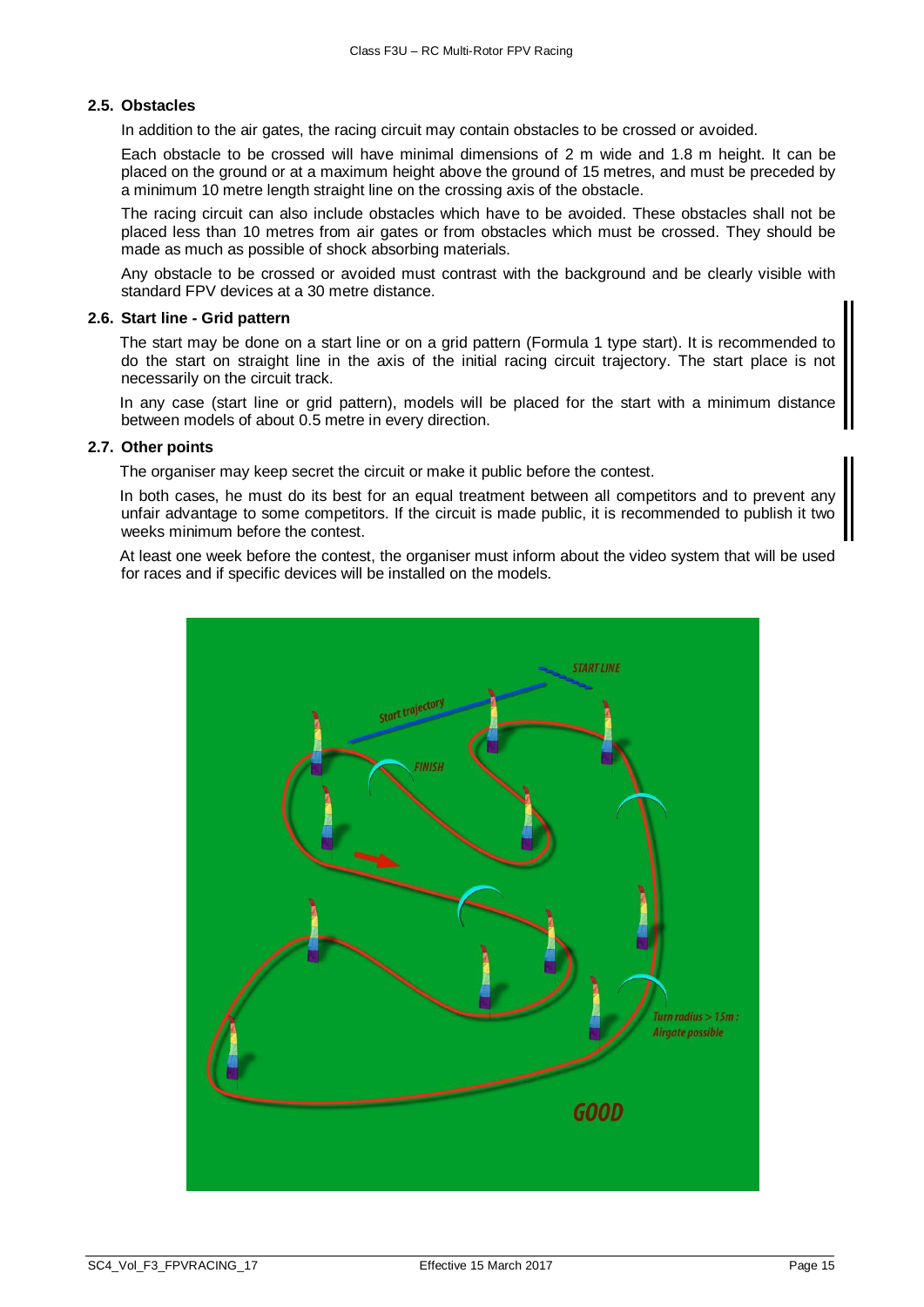

#### <span id="page-15-0"></span>**3. NUMBER OF MODELS**

Each competitor can register and use 3 models for the entire contest.

A model can be used by one competitor only in the same contest.

The competitor can change his model:

- before the start of the race as long he hasn't left the preparation area,
- or between two rounds of the qualification stage and elimination stage.

#### <span id="page-15-1"></span>**4. MODEL REGISTRATION AND PROCESSING**

Each competitor can register up to three models. The organiser will mark each registered model with an easily visible, difficult to falsify identification such as a sticker.

During registration, the specifications of the model may be checked by the organiser. It is then recommended to do a processing of the model, checking on the following points:

- weight and size;
- motorization and propellers;
- fail-safe and associated device to cut off the engines;
- identification mark.

Random processing of models could be made after flights in any round.

A competitor whose model wouldn't be compliant may be disqualified from the contest by the contest director.

#### <span id="page-15-2"></span>**5. CONTEST ORGANISATION**

A contest is organised on the basis of three stages:

- Qualification stage (rounds for qualification for the elimination stage).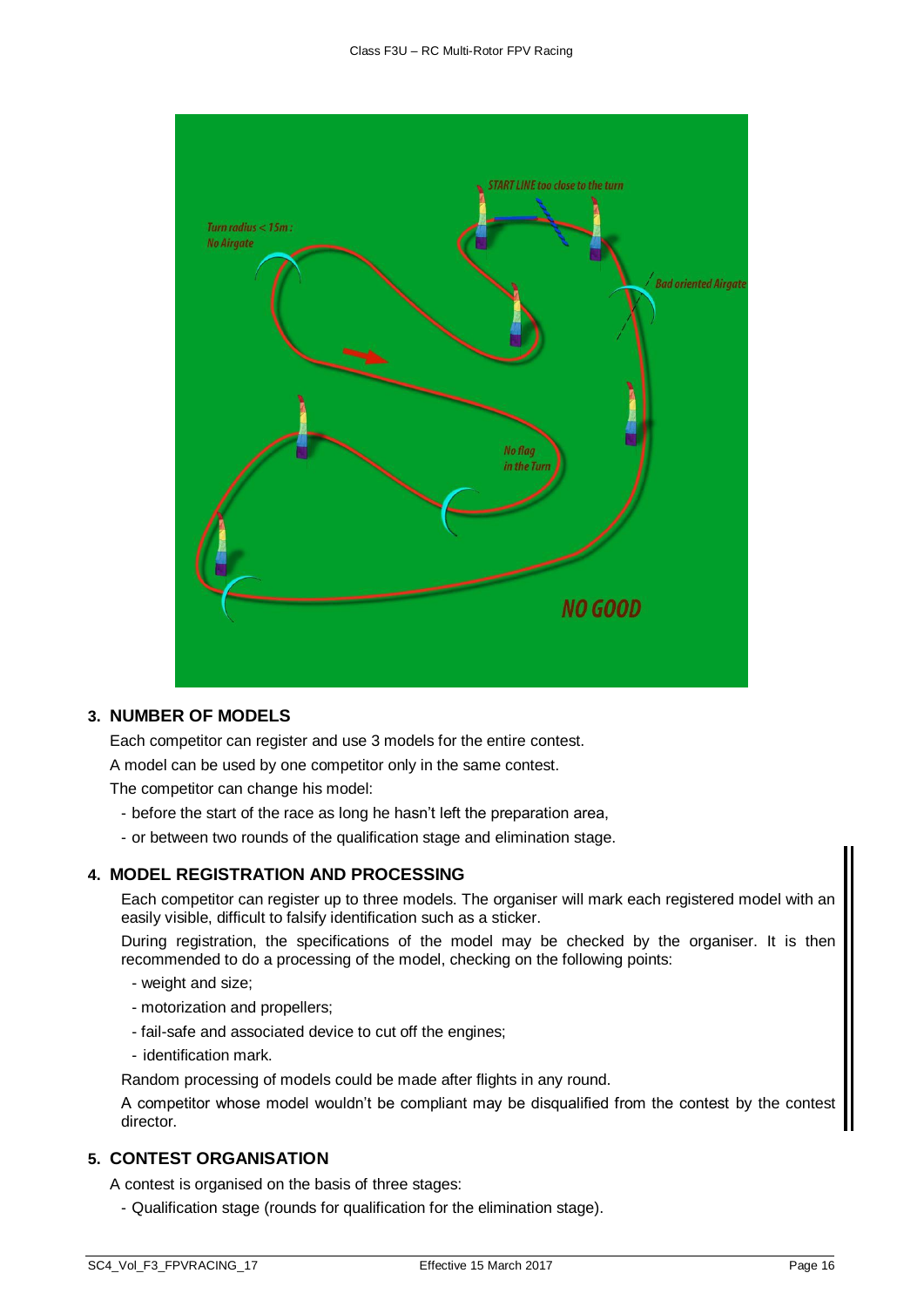- Elimination stage (to qualify for the final stage by successive elimination rounds).
- Final stage.

*Note: Three options are proposed. It is the responsibility of the organiser to choose which option is the most appropriate for his contest. The option must be the same for the qualification stage and the elimination stage and, where required, for the final stage.*

The organiser will define before the beginning of the contest the number of competitors who will go forward to the elimination stage, as well as to the final stage. The number of competitors going forward to the elimination stage will be defined so that a maximum number of the competitors can reach this stage taking into consideration the duration of the contest.

Each round for the qualification stage and the elimination stage is organised by groups (subdivision of the round corresponding to the number of pilots flying at the same time in the same race).

*Note: This does not apply to option 2 for the part relative to the qualification stage.*

The number of pilots per group can be 4, 6 or 8. This number can be different for each phase of the contest. The number of pilots per group must be announced for each stage before the beginning of the stage in question.

In the case of reflights or withdrawals after the flight order has been published, the number of pilots in a group can be lower than the number originally stated.

Reflights are systematically flown at the end of the round in question.

#### <span id="page-16-0"></span>**5.1. Practice flights**

Practice flights on the racing circuit other than those authorised by the organiser are strictly forbidden under threat of being disqualified from the contest.

A practice session will be organised at the beginning of the event. Each competitor will only enter this practice session when he has finished his models' registration and processing.

The organiser defines the conditions of the practice session according to the available time and the number of competitors. The conditions must be announced before the event.

It can be a free practice session organised by groups with an allocated time identical for each group. The allocated time and the number of competitors per group are defined by the organiser.

The practice session can also be organised together with the first round of qualifying flights. Each group will be granted one or more practice flights of 3 minutes each. The number of practice flights is defined by the organiser and must be the same for all groups. After its last practice flight, the group will stay on the circuit for its first qualifying flight; a three minutes break to change the battery pack of the model or to change the model is given before the start of the qualifying flight.

In any case, each competitor can do as many circuit laps as he wants during the practice time allowed to his group. Once the practice time is over, competitors still in flight can complete their ongoing circuit lap before landing.

In case of a crash, and when the model cannot go on, the model must stay on ground with engine cut off until the end of the practice session. The competitor cannot request another practice time except if the reason for the crash cannot be attributed to him.

#### <span id="page-16-1"></span>**5.2. Procedure for the start of the race**

The start of the race is done by the circle marshal.

The start will be done as follows:

- after the models have been placed on the start place (start line or grid pattern), the circle marshal request the competitors if they are ready to start;
- when the circle marshal considers that the competitors are ready, he announces clearly 'Arm your quads';
- about 3 to 5 seconds after this announcement and taking care of an equivalent time or all races, he gives a brief and intelligible sound signal for the start of the race (toot, monosyllable voiced signal such as 'Go', ...); no countdown (3, 2, 1) is required before the start signal.

If the circle marshal is responsible of a false start, then the race is immediately stopped and a new start is done. Before the new start, the competitors will have the possibility to change on their model the battery pack.

#### <span id="page-16-2"></span>**5.3. Timekeeping**

Unless specified differently, every race needs to be timed.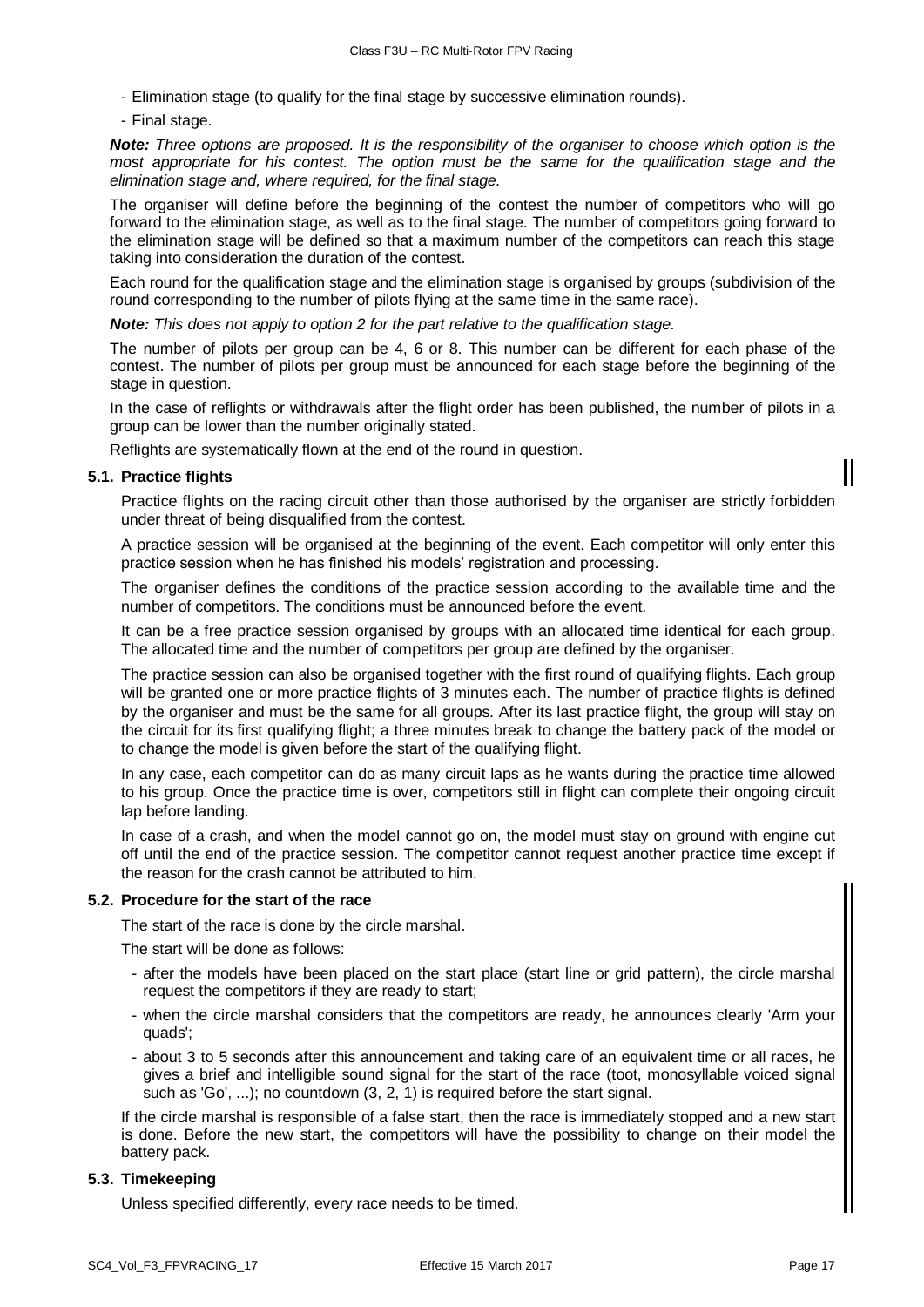Timekeeping may be manual or automatic with an electronic timing system.

Note: There is no restriction concerning use of a lap track system respect the system is considered sufficiently reliable by the organiser.

When timekeeping is done manually, timekeeping is triggered when the circle marshal announces the start of the race (except in option 2 for the qualification stage).

When an electronic timing system is used, timekeeping is triggered for each model when the model passes the timing system,

#### <span id="page-17-0"></span>**5.4. Qualification stage**

The number of qualifying rounds is defined by the organiser according to the available time with a minimum of 3 qualifying rounds.

#### **a) Option 1**

A race is run for each group on a number of circuit laps defined by the organiser. The recommended number of circuit laps is 3 for an outdoor field and 5 for a short circuit. The number of circuit laps to be done must be announced before the start of the contest.

The result for each competitor corresponds to his registered time to complete the number of circuit laps, increased where required according to the time penalties as defined in § [6.1.](#page-20-2)

For each qualifying round, the composition of the groups, the order in each group (for positioning on the start line or on the grid pattern) and the flight order of the groups will be established by a draw.

#### **b) Option 2**

Qualifying rounds are run with an allocated flying time defined by the organiser. The allocated flying time must be announced before the start of the qualifying rounds. An allocated flying time of 2 or 3 minutes is recommended.

During this flying time, each pilot flies a maximum number of circuit laps. When the allocated flying time is over, each pilot finishes the last engaged circuit lap and the stopwatch is stopped when the pilot has finished this circuit lap. The time is increased according to the time penalties defined in § [6.1](#page-20-2) when appropriate.

In this option, each pilot will start individually (no race per group of pilots) immediately after he is called. The timing will start with the model in flight when the model crosses the start line; so, each pilot flies against the clock and not against other pilots.

The result for each competitor corresponds to the number of circuit laps done with the corresponding registered time. Under these conditions, the following are examples for determining placing:

- 5 circuit laps in 3' 15" is a better result compared to 4 laps in 3' 05''.

- 4 circuit laps in 3' 05'' is a better result compared to 4 laps in 3' 15''.

For each qualifying round, the flight order of the competitors will be established by a draw.

#### **c) Option 3**

Qualifying rounds are run with an allocated flying time defined by the organiser. The allocated flying time must be announced before the start of the qualifying rounds. An allocated flying time of 2 or 3 minutes is recommended.

The result of each competitor corresponds to the average of the two best times recorded to perform one circuit lap taking in account all the qualifying flights. The two best times may be done in the same qualifying round or in different ones..

For each qualification round, the composition of the groups and the order in each group (for positioning on the start lineor on the grid pattern) and the flight order of the groups will be established by a draw.

For all options, a provisional ranking will be established at the end of the qualifying stage, taking into account the best result obtained by each competitor during the qualifying flights. In the case of a tie for the last place(s) for selection to the elimination stage, placing is made taking into account the  $2<sup>nd</sup>$  best result for each of the concerned competitors. In the case when the results of the qualifying flights are not sufficient, a tie-break flight will be organised between the competitors in question.

For all options, if the number of competitors defined for the elimination stage is not reached, a new qualifying flight is organised for the competitors who have been unable to set a result at that stage. This will be repeated until the appropriate number of competitors for the elimination stage is reached.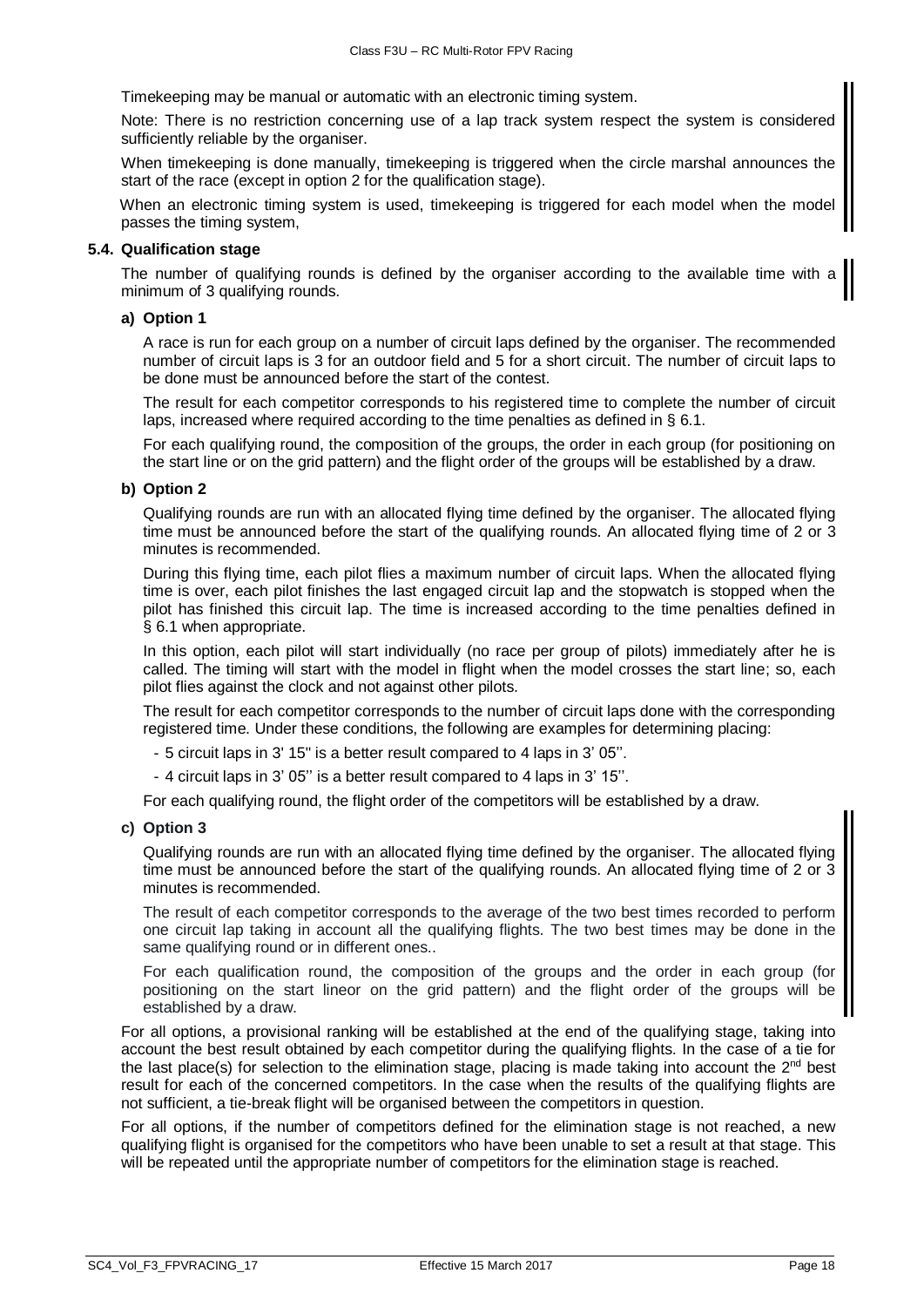The competitors who need an additional qualifying flight to achieve a result to be selected for the elimination stage will be placed after those who are already selected, and then those who need a second additional flight, and so on.

Competitors who are unable to achieve any result during the qualifying stage will not be ranked.

#### <span id="page-18-0"></span>**5.5. Elimination stage**

The elimination stage is normally composed of:

- the  $1/8^{th}$  final round (8 groups),
- followed by the  $1/4^{\text{th}}$  round (4 groups),
- and then by the semi-final round (2 groups).

If the total number of competitors is not sufficient, the elimination stage can begin directly at the  $1/4<sup>th</sup>$ round.

*Note: 64 pilots are necessary when the elimination stage starts at 1/8th final with 8 pilots/group. 16 pilots are necessary when the elimination stage starts at 1/4th final with 4 pilots/group.*

#### **a) Option 1**

A race is run for each group on a number of laps defined by the organiser taking into consideration the performance achieved during the qualification stage. It is recommended that the number of laps is defined in order to get race flight times of about 2 minutes to 3 minutes.

Except under exceptional circumstances, the number of laps must be identical for all rounds of the elimination stage. The number of laps must be announced before the beginning of the elimination stage.

The placing for each group's race is done taking into account the order of arrival when the number of laps is completed.

#### **b) Option 2**

A race is run for each group with an allocated flying time defined by the organiser, taking into consideration the performance achieved during the qualification stage.

Except under exceptional circumstances, the allocated flying time must be identical for all rounds of the elimination stage. The allocated flying time must be announced before the beginning of the elimination stage.

During this flying time, each pilot flies a maximum of laps. When the allocated flying time is over, each pilot finishes the last engaged lap and the stopwatch is stopped when the pilot has finished this lap. The time is increased according to the time penalties defined in § [6.1](#page-20-2) when appropriate.

The placing for each group's race is done taking in account the number of laps done with the corresponding registered time.

#### **c) Option 3**

The organizer defines number of rounds with a minimum of three.

A race is run for each group on a number of laps defined by the organiser taking into consideration the performance achieved during the qualification stage.

Except under exceptional circumstances, the number of laps must be identical for all rounds of the elimination stage. The number of laps must be announced before the beginning of the elimination stage.

The groups are formed in the direct placing order after the qualification stage. For example, for groups with 6 pilots, the 6 top placed pilots after the qualification stage are in the group A, the next top 6 are in the group B, and so on. In case of tie, the third best time recorded to perform one circuit lap during the qualifying stage is taken in accountt.

The composition of the groups do not changed for the different rounds.

For each round, the first race will be done with the group with the higher letter group and so on which means group A will finish the race.

At the end of each race, each pilot is awarded a number of points corresponding to his place (first placed get 1 point, second placed 2 points, etc.). When a pilot does not fly in a race or does not finish it, he gets the maximum possible points plus one extra point (e.g. 5 points with 4 pilots per group, or 7 points with 6 pilots per group).

The final placing in each group will be done taking in account for each competitor the sum of the points he get in all rounds of tha elimination stage, the competitor with the low number of points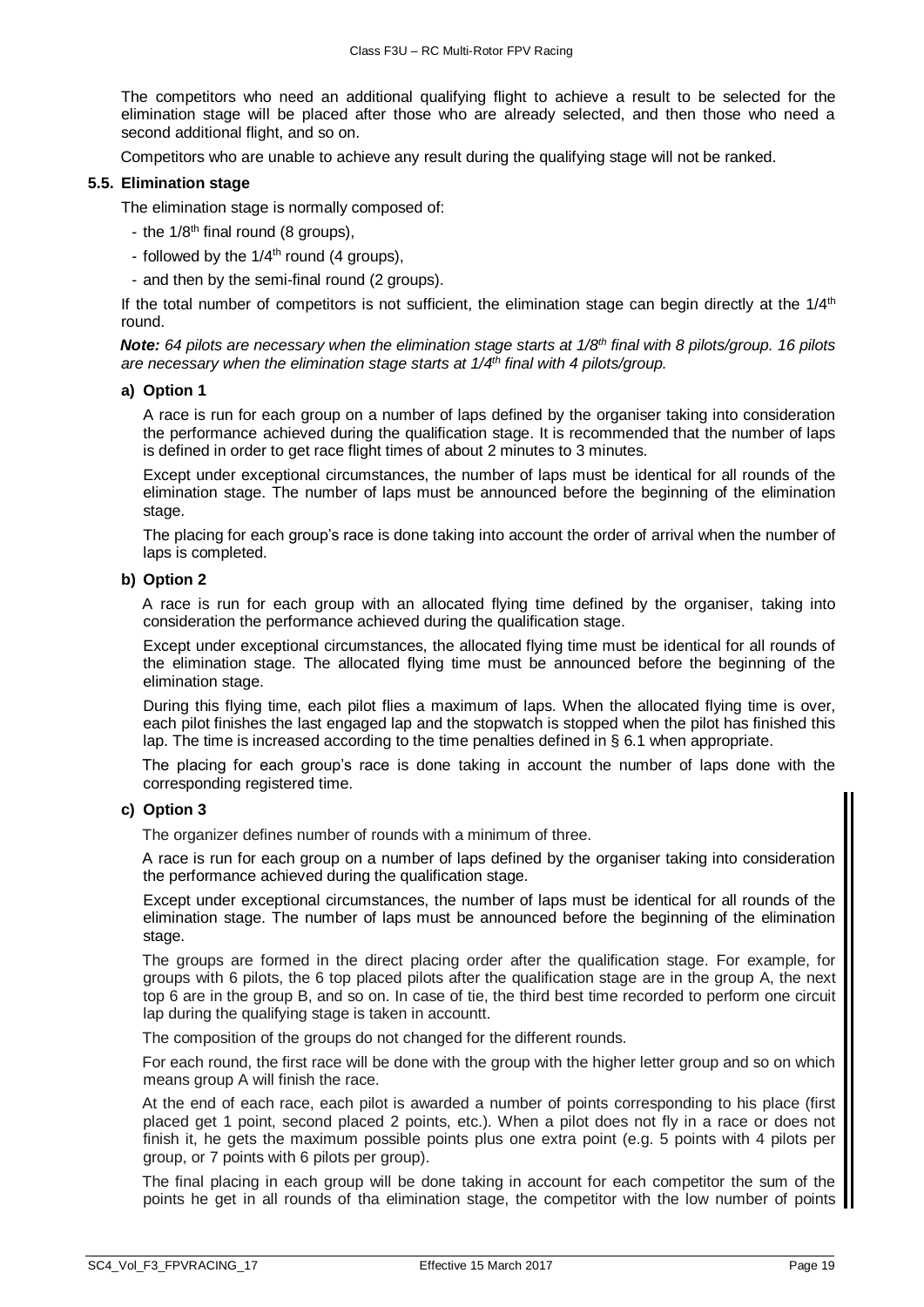being placed of the group, and so on.

In case of a tie for the final placing in group A for first, second or third place, a race will be organized between the concerned competitors in order to split the tie.

#### **Composition of the groups for the first round** (options 1 and 2 only)

The provisional ranking established at the end of the qualifying rounds will be used as follows to compose the groups and the order in each group (for positioning on the start line or on the grid pattern), according to the established number of pilots per group and depending whether the first elimination round is the  $1/8^{th}$  final round or the  $1/4^{th}$  round.

|                |                                             | 1/8 <sup>th</sup> final round |    |    |    |    |    |    |                  |    |    |    |    |    |    |                  |    |    |  |
|----------------|---------------------------------------------|-------------------------------|----|----|----|----|----|----|------------------|----|----|----|----|----|----|------------------|----|----|--|
|                | 8 pilots / Group                            |                               |    |    |    |    |    |    | 6 pilots / Group |    |    |    |    |    |    | 4 pilots / Group |    |    |  |
| <b>Group A</b> | 56<br>32<br>48<br>16<br>24<br>64<br>40      |                               |    |    |    |    |    | 16 | 24               | 32 | 40 | 48 |    | 16 | 24 | 32               |    |    |  |
| <b>Group B</b> | 8                                           | 9                             | 17 | 25 | 33 | 41 | 49 | 57 | 8                | 9  | 17 | 25 | 33 | 41 | 8  | 9                | 17 | 25 |  |
| <b>Group C</b> | 4                                           | 13                            | 21 | 29 | 37 | 45 | 53 | 61 | 4                | 13 | 21 | 29 | 37 | 45 | 4  | 13               | 21 | 29 |  |
| <b>Group D</b> | 6                                           | 11                            | 19 | 27 | 35 | 43 | 51 | 59 | 6                | 11 | 19 | 27 | 35 | 43 | 6  | 11               | 19 | 27 |  |
| <b>Group E</b> | 5                                           | 12                            | 20 | 28 | 36 | 44 | 52 | 60 | 5                | 12 | 20 | 28 | 36 | 44 | 5  | 12               | 20 | 28 |  |
| <b>Group F</b> | 3                                           | 14                            | 22 | 30 | 38 | 46 | 54 | 62 | 3                | 14 | 22 | 30 | 38 | 46 | 3  | 14               | 22 | 30 |  |
| <b>Group G</b> |                                             | 10                            | 18 | 26 | 34 | 42 | 50 | 58 |                  | 10 | 18 | 26 | 34 | 42 |    | 10               | 18 | 26 |  |
| <b>Group H</b> | 47<br>55<br>31<br>39<br>63<br>15<br>23<br>2 |                               |    |    |    |    |    | ົ  | 15               | 23 | 31 | 39 | 47 | 2  | 15 | 23               | 31 |    |  |
|                |                                             |                               |    |    |    |    |    |    | $\mathbf{h}$     |    |    |    |    |    |    |                  |    |    |  |

|                |                        | $1/4th$ final round |    |    |    |    |    |    |        |                                      |         |    |    |    |   |  |           |    |
|----------------|------------------------|---------------------|----|----|----|----|----|----|--------|--------------------------------------|---------|----|----|----|---|--|-----------|----|
|                | 8 pilots / Group       |                     |    |    |    |    |    |    |        | 6 pilots / Group<br>4 pilots / Group |         |    |    |    |   |  |           |    |
| <b>Group A</b> |                        |                     | 12 | 16 | 20 | 24 | 28 | 32 |        | 8                                    | 12<br>╺ | 16 | 20 | 24 |   |  | 12<br>ے ا | 16 |
| <b>Group B</b> |                        |                     |    | 13 | 17 | 21 | 25 | 29 |        |                                      | 9       | 13 | 17 | 21 |   |  |           | 13 |
| <b>Group C</b> | $\mathbf{\Omega}$<br>J |                     | 10 | 14 | 18 | 22 | 26 | 30 | $\sim$ | 6                                    | 10      | 14 | 18 | 22 | ົ |  | 10        | 14 |
| <b>Group D</b> | ົ                      |                     |    | 15 | 19 | 23 | 27 | 31 |        |                                      | 44      | 15 | 19 | 23 | ⌒ |  |           | 15 |

In the case where competitors are placed equal in the provisional ranking, the placing for those competitors in the concerned groups will be done by a draw.

The flight order will be group A, then group B and so on.

**Selection method for the next rounds** (options 1 and 2 only)

Selected for the next elimination round are:

- the four best placed in each group in case of 8 pilots per group,
- the three best placed in each race in case of 6 pilots per group,
- the two best placed in each race in case of 4 pilots per group.

In case of a tie for the last place(s) to select for the  $1/4<sup>th</sup>$  final round or for the semi-final round, placing is made taking in account the provisional ranking at the end of the qualifying rounds.

In case of tie for the last place(s) to select for the final, a tie-break flight will be organised between the competitors in question.

When in a race, none of the competitors of the group has been in a situation to finish his flight (crash or other reason), a new flight is organized for this group at the end of the round in question.

Similarly, when in a race it is not possible to select the defined number of competitors for the next round, a new flight is organized between the concerned competitors of the group. This will be repeated until the required number of competitors to be selected is reached.

The same procedure is applied if the number of competitors required for the final is not reached.

The groups are composed in accordance with the following table.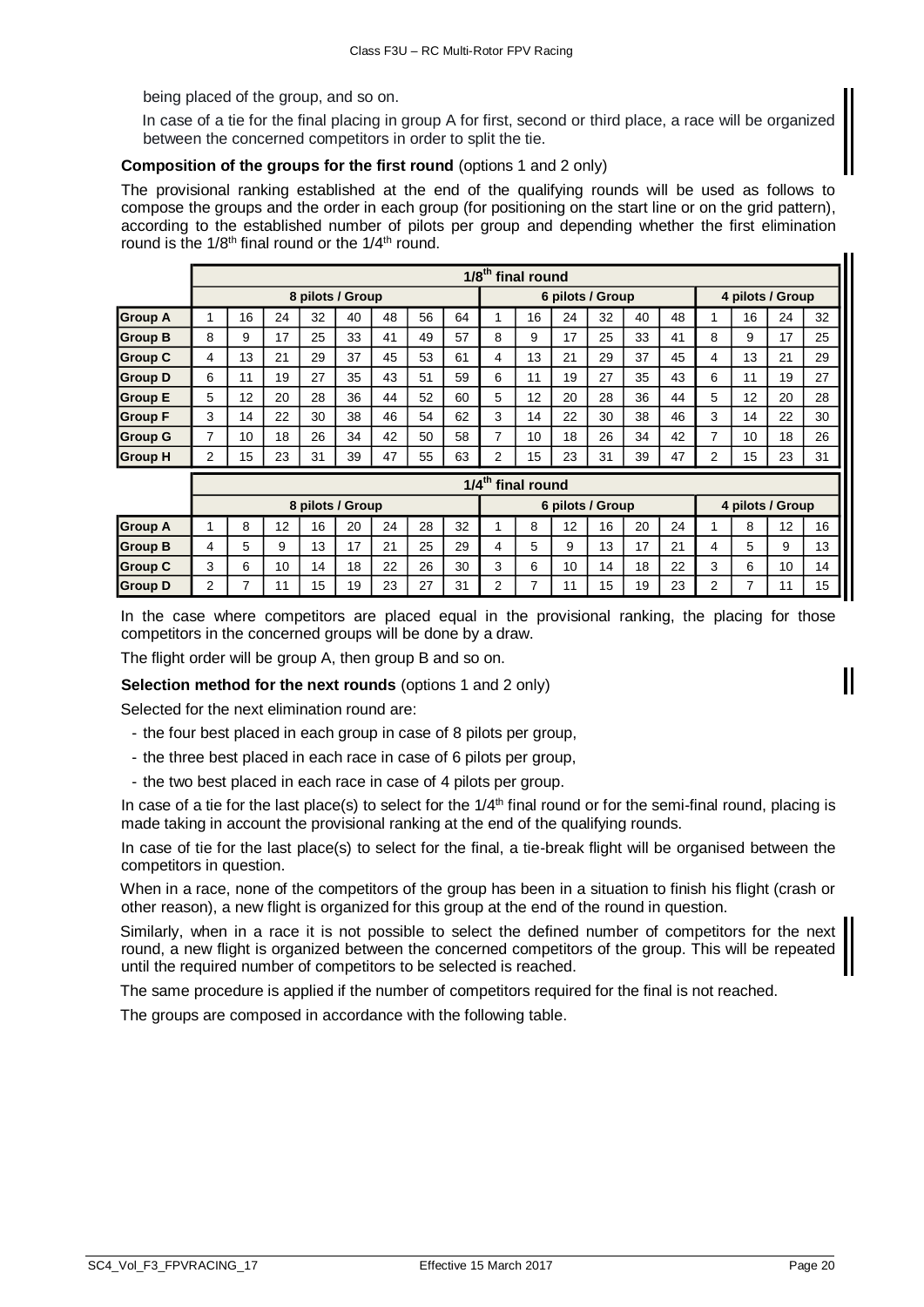

The flight order of the groups will be group A, then group B and so on.

The positioning on the start line for each group can be defined by a draw*.* When the start is done using a grid pattern, the positioning will be done taking in account the scores in the previous round (top score in front and so on).

#### **Provisional ranking** (options 1 and 2 only)

At the end of each round, the new provisional ranking is established from the previous provisional ranking. The competitors who have participated in the round in question and who are selected for the next round will be ranked on top (with a placing based on the provisional ranking after the qualifying phase), followed by those who are not selected for the next round (with a placing based on the provisional ranking after the qualifying phase). Ranking of the other competitors will be based on the previous provisional ranking.

#### <span id="page-20-0"></span>**5.6. Final stage**

There is no final stage with the option 3.

Options 1 and 2 as they are defined for the elimination stage may also be used for the final stage.

Competitors who flew in the semi-final round and are not selected for the final will fly a round together to determine their ranking (named 'small final' flight).

The number of circuit laps (option 1) or the allocated flight time (option 2) for the final can be increased in comparison to what was used for the elimination stage. In any case, it can be more than twice the number of circuit laps (or allocated flight time). It is defined by the organiser, taking into consideration the autonomy of the batteries to guarantee safe flights.

The number of circuit laps (option 1) or the allocated flight time (option 2) for the 'small final' will be the same as for the elimination stage. In any case, it could be lower than for the semi-final round.

Those who have not been able to finish the final (crash or other reason) will be ranked considering the provisional ranking after the qualifying stage. It is the same for the 'small final' flight.

However, if none of the participants of the final flight has been able to finish his flight, a new final flight will be organised for those who haven't been disqualified, with a number of circuit laps that can be reviewed by the organiser. This does not apply for the 'small final'.

#### <span id="page-20-1"></span>**6. FLIGHT OCCURRENCES**

#### <span id="page-20-2"></span>**6.1. Faults and penalties**

In case an air gate or an obstacle that needs to be crossed is not effectively crossed, the pilot may try to execute a manoeuvre to cross the air gate or the obstacle again. If during this manoeuvre the pilot has a collision with another model, he will be disqualified and his result for that flight will not be validated. If the pilot does not cross an air gate or an obstacle to be crossed, the corresponding circuit lap will not be validated by the judge.

In case of a circuit cut (for example during a turn), the competitor may execute as soon as possible a manoeuvre to come back into the circuit where he left it. If during this manoeuvre the pilot has a collision with another model, he will be disqualified and his result for that flight will not be validated. If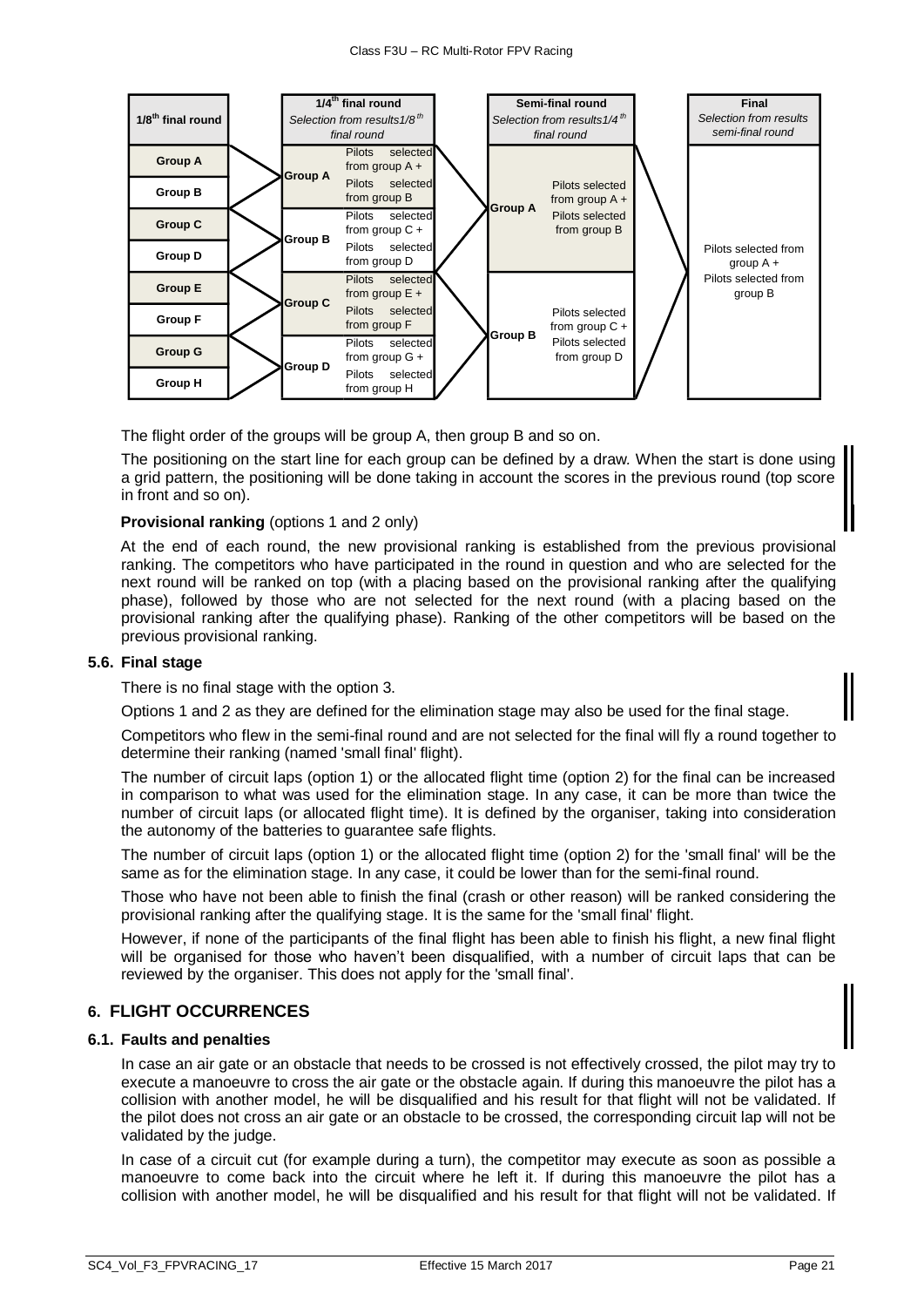the judge considers that the competitor has not made the manoeuvre with sufficient urgency, he can decide that the corresponding circuit lap is not validated.

In the case of an indoor circuit with numerous structural elements or a circuit in woods, for which doing a U-turn because of missing an obstacle or making a circuit cut can be a problem for safety; methods described above may be replaced by time penalties added to the result of the flight and by circuit lap penalties. The penalties for faults (air gate not crossed or obstacle not crossed or circuit cut) are defined as follows:

- 1<sup>st</sup> fault: 10 seconds.
- 2<sup>nd</sup> fault: 20 seconds (in addition to the 1<sup>st</sup> time penalty).
- 3<sup>rd</sup> fault: 30 seconds (in addition to the previous time penalties).
- 4<sup>th</sup> fault: 1 circuit lap removed (in addition to the previous time penalties).
- 5<sup>th</sup> fault: 1 more circuit lap removed (in addition to the previous penalties).
- And so on until a circuit lap is remaining.

When the judge considers that a circuit cut is a voluntary cut to reach the finish line faster, then he can decide that the corresponding circuit lap is not validated rather than to give a time penalty for the fault.

When this system of time penalties is used, all flights need to be timed.

*Note: Both systems (requirement of a manoeuvre and time penalty) cannot be mixed.* 

#### <span id="page-21-0"></span>**6.2. Disqualification from the race**

A competitor may be disqualified in case of:

- a start before the circle marshal signal, except when an electronic timing system is used if it is considered that this early start does not give an advantage to the concerned competitor;
- a circuit exit (crossing of the safety line;
- a celebratory manoeuvre especially after he finishes his race.

The disqualification is decided by the judge in charge of the competitor.

The judge can also pronounce a disqualification if he considers that:

- the competitor flies so high that it does not allow his performance on the track to be judged;
- the piloting is hazardous or if safety is involved.

When a competitor is disqualified, he must immediately land. When the competitor is considered not being sufficiently cooperative to land, he may be disqualified from the contest by the FAI Jury on request of the judge.

#### <span id="page-21-1"></span>**6.3. Crash**

When a model crashes, the competitor can go on again if he is in a situation to do so. However, the judge in charge of the competitor can request him to stop the flight if he considers that the model no longer meets acceptable safety standards.

When the model cannot go on, it must stay on ground with engines cut off until the end of the race: the competitor cannot request a reflight.

#### <span id="page-21-2"></span>**6.4. Video issues**

When a pilot gets a video problem which leads him to consider he is not able to continue his flight, a reflight can only be granted if it is proved that the problem is caused by an identifiable external cause. In the case where the video devices are provided by the organiser, the same arrangements apply; the competitor cannot turn against the organiser.

In case of a failure of the video system which does not allow the judge to perform his task:

- In a qualifying flight, the flight is cancelled and the competitor is granted a reflight.
- In any flight in the elimination rounds, the judge allows the flight to finish without reporting the problem and does his best to judge and validate the circuit laps. When the result of the competitor permits him to be selected for the next elimination round (or for the final), the flight is then cancelled and the competitor is granted a reflight.
- In the final flight, the judge allows the flight to finish without reporting the problem and does his best to judge and validate the circuit laps. If the competitor wins, the final flight is then re-run.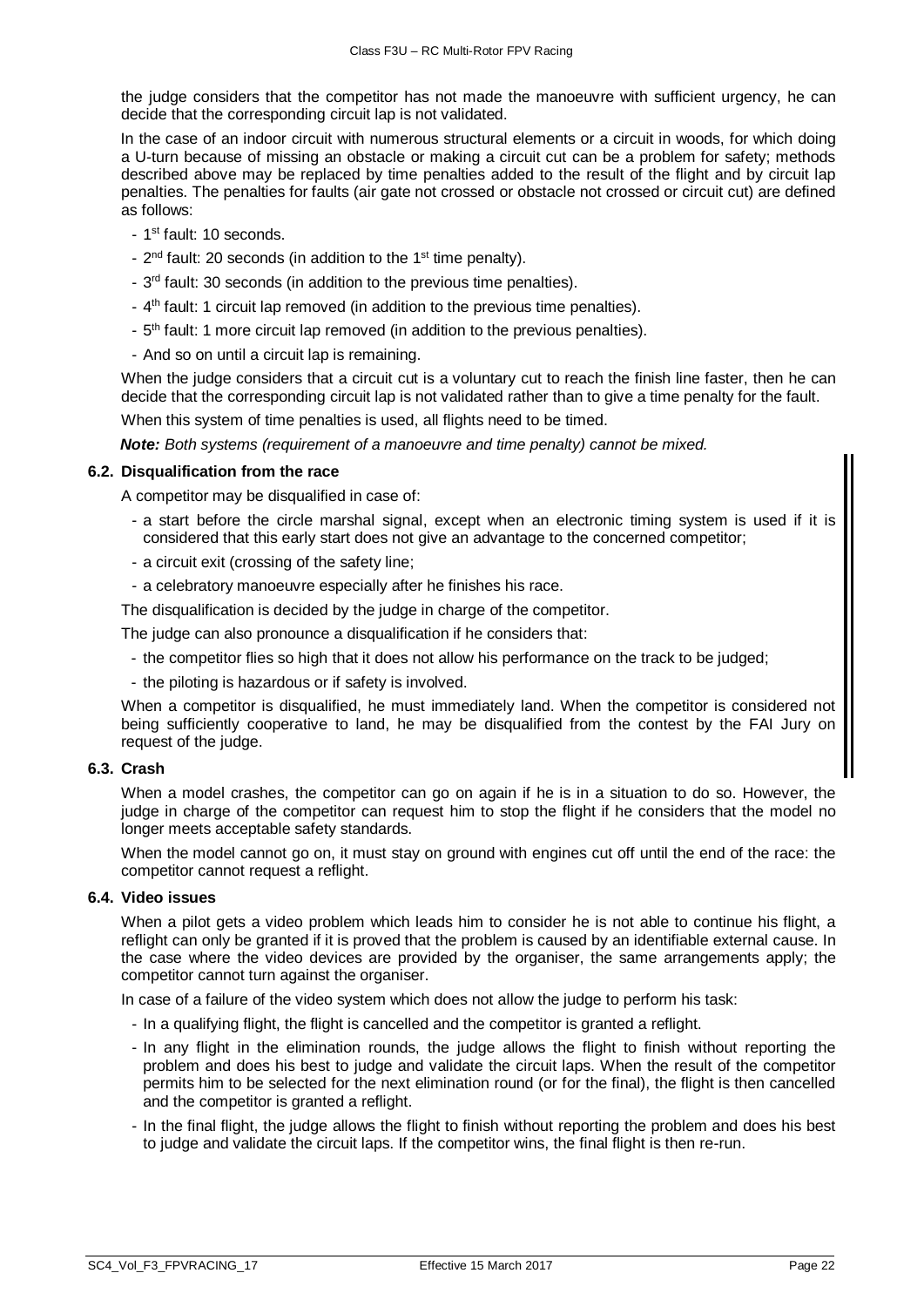#### <span id="page-22-0"></span>**6.5. Reflight**

Apart from the possibilities of obtaining a reflight mentioned above, a reflight can be granted when either the start of the model or the flight cannot be done in normal conditions because of an unexpected cause beyond the pilot's control.

A reflight can be granted when, for a reason of safety, either the preparation of the model or the flight cannot be made in the allotted time limit or when either is disrupted by an external interference.

A reflight can be granted if, for a reason independent from the competitor's will, he has been forced to land on request of an official.

Failures of the model, motorization or radio cannot be considered as reasons independent from the competitor's will.

Incidents during races such as collisions between models or with obstacles cannot justify a reflight.

Noise in the environment of the competitors (noise in the public, noise from other competitors,…) cannot justify a reflight.

A reflight may be considered in case of a rush of a competitor or of his chair clearly affects his flight. If the helper is at the origin of the problem, a reflight cannot be granted.

Granting of a reflight is the responsibility of the contest director. For the competitor in question, being granted a reflight results in the automatic cancellation of the flight for which he has been granted the reflight.

#### <span id="page-22-1"></span>**7. HELPER**

Each competitor FPV pilot is assisted by one and only one helper who stays next to him during the whole flight.

The first job of the helper is to keep the model in visual line of sight.

Besides that, the helper must inform the competitor of anything occurring that can affect his piloting, especially about safety. If the helper requests the competitor to land or to cut off the engines, he has to do it immediately.

In case of emergency, the helper is authorised to shut off the transmitter in order to trigger the fail-safe device.

#### <span id="page-22-2"></span>**8. OFFICIALS**

#### <span id="page-22-3"></span>**8.1. Officials needed to run the contest**

The running of a contest requires the following officials:

- Contest director in charge of preparation, organisation and oversight of the contest. He especially has to ensure compliance with the applicable rules and safety during the whole contest.
- Circle marshal in charge of calling competitors for racing; of the conditions under which models are prepared and of checking their preparation; of checking flight times; for oversight of the models during transfer to the take-off area; and of giving the start signal for each flight with an audible device (whistle, foghorn, …).
- Judges (one per competitor in flight) in charge of checking all aspects of the competitor's racing on the circuit and of timekeeping.
- Official responsible for checking the models' weights and identification marks (number and height of lettering).
- Official responsible for score sheet gathering.
- Official responsible for results accounting.

When the timekeeping is done manually, one timekeeper per competitor in flight may help the judge. According to the contest standing and the number of competitors, some official tasks may be assumed

by the same person.

#### <span id="page-22-4"></span>**8.2. FAI Jury**

In any FAI Open International contest, an FAI Jury must be nominated according to Volume CIAM General Rules C.7.1 and C.7.3.

#### <span id="page-22-5"></span>**8.3. Judges**

In each race, each FPV pilot will be accompanied by a judge standing next to or behind him.

Ш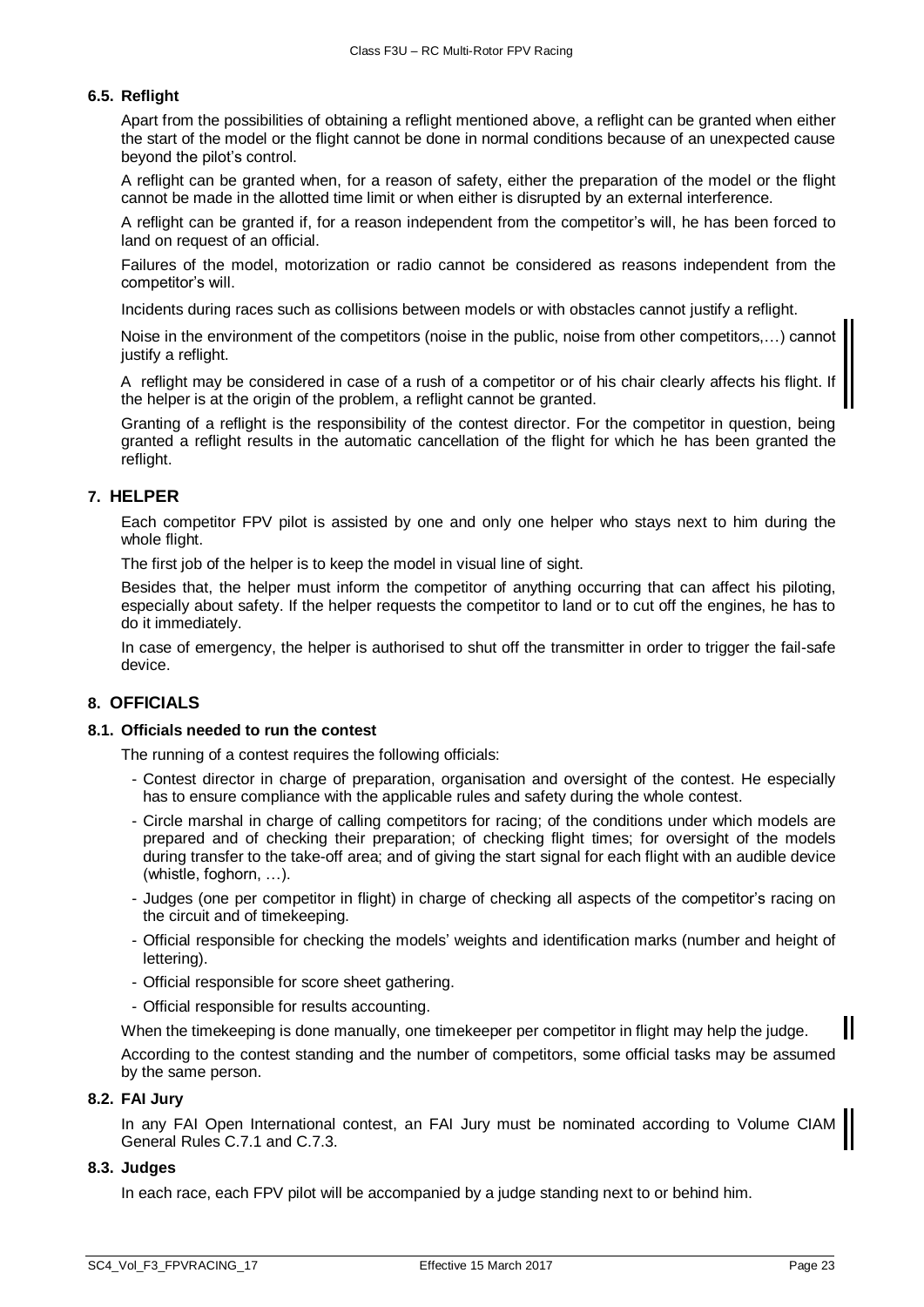The judge will have a video device available allowing him to follow the flight of his competitor in real time. It is highly recommended that the judge and the competitor share the same VRX (video receptor).

The judge must inform the competitor loudly when an air gate or an obstacle is not considered to be crossed, or of a circuit cut. He will monitor that the competitor goes back and crosses the gate or the obstacle correctly, or comes back to the point where the cut happened.

*Note: The organiser can also provide one or several specific line judges in charge of informing the judges if a model crosses the safety line (exit of the circuit).*

At the end of the flight, the judge informs the competitor if the flight is considered to be valid or if a disqualification has been pronounced; in the case of disqualification, the number of circuit laps done at the moment of the disqualification will be mentioned by the judge to the competitor and registered.

#### <span id="page-23-0"></span>**9. INTERRUPTION OF THE CONTEST**

The contest director may interrupt the competition or delay the start of a race if the wind is continuously stronger than 9 m/s measured at two (2) metres above the ground near the preparation area for at least one (1) minute.

When interruption occurs during an official flight, this flight is cancelled.

If the contest cannot go on, the final ranking will be the last available provisional ranking.

#### <span id="page-23-1"></span>**10.COMPETITORS' INFORMATION**

The organiser has to display at the site:

- FAI Jury composition;
- start list for every round;
- times achieved after each qualifying round;
- results of each elimination round;
- provisional rankings and final placing.

*Note: A posting on Internet is also advised if conditions permit it, in order to make it possible for those who are not at the site to follow the progress of the contest.*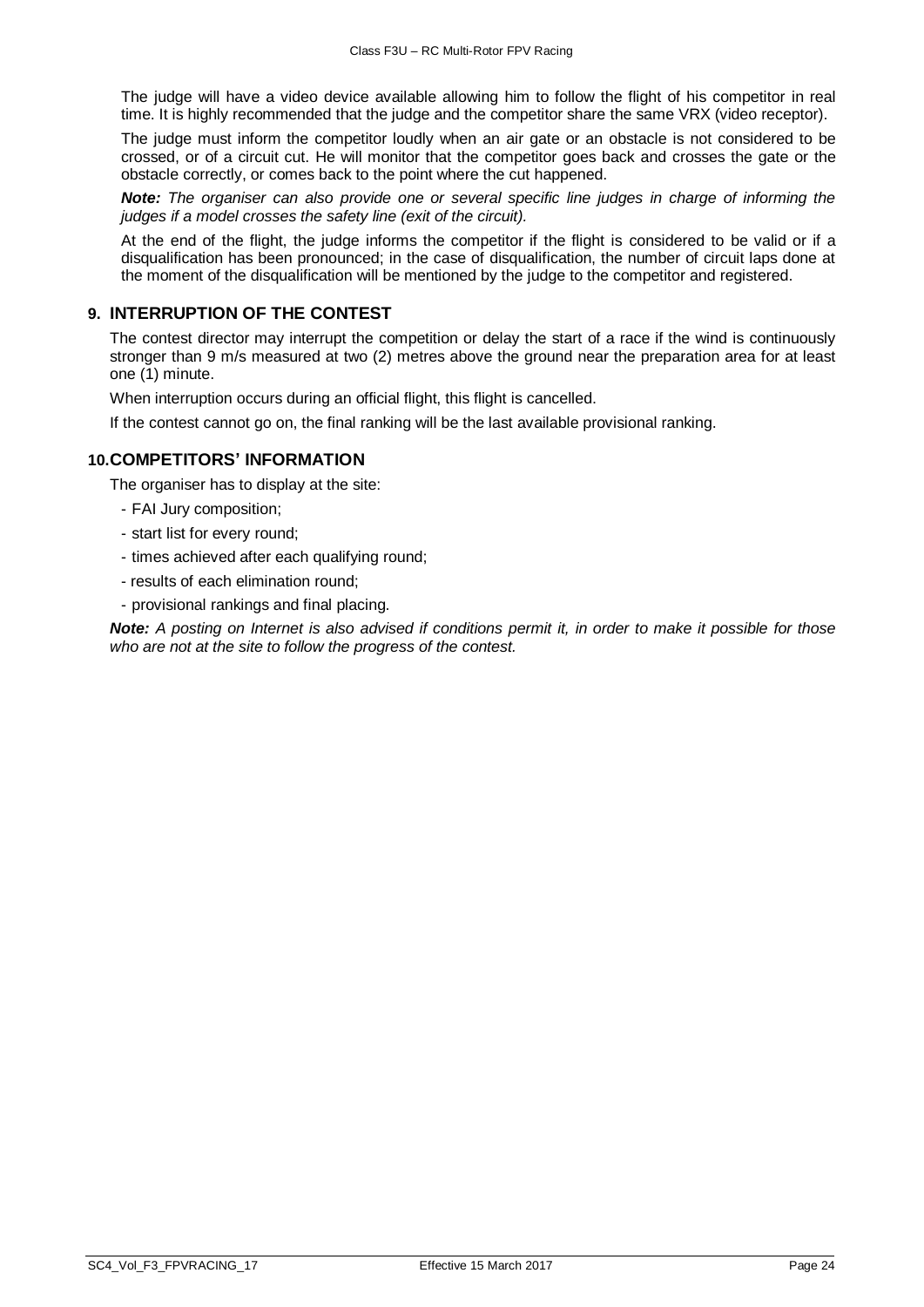## **ANNEX DRONE RACING WORLD CUP RULES**

#### **1- Class**

The FAI provisional class F3U (Multi-rotor FPV Racing) is recognised for World Cup competition in FPV Racing.

#### **2- Competitors**

All competitors in the specified open international contests are eligible for the World Cup.

#### **3- Contests**

Only the FAI Open International contests may be considered for the World Cup.

The selection of the contests eligible for inclusion in the World Cup for a particular year will be done before the end of the preceding year. In duly justified cases, a contest can be exceptionally added after this date at the FPV Racing and similar activities Subcommittee Chairman discretion.

Contests included in the World Cup will be indicated on the FAI Contest Calendar and must be run according to the FAI Sporting Code.

A maximum of two contests may be selected for any country on its own behalf unless the country extends over more than three time zones; in that case, one contest may be selected within each time zone of the country with a maximum of four contests for the country on its own behalf.

A country may choose to fly a World Cup event at a flying site in another country provided that the registration of the event on the FAI calendar is submitted by the organising country and the name of the organising country is included in the title of the event. Any country may host a maximum of one competition on behalf of another organising country regardless of whether or not the host country extends over more than three time zones.

#### **4- Points allocation**

In a contest, points for the World Cup will only be allocated if the competitors who have completed a flight are from at least two different countries.

The points to be allocated to competitors will depend on the number (N) of competitors who have completed at least one flight in the event.

Points are allocated to the competitors who have completed at least one flight in the event, according to their placing in the results, as following.

#### **a) N > 40**

| Placing |    | $\sim$ | ⌒  |    | -<br>u |    |         | 40 | 41 and after |
|---------|----|--------|----|----|--------|----|---------|----|--------------|
| Points  | 40 | 39     | 38 | 37 | 36     | 35 | 1.1.1.1 |    |              |

A bonus of 8 points is given to the first placed competitor; 5 points to the second placed and 3 points to the third placed.

#### **b) N = 40 or N < 40**

| Placing |   |                               | 5 | 6 | <br>$N-1$ |  |
|---------|---|-------------------------------|---|---|-----------|--|
| Points  | Ν | $N-1$   N-2   N-3   N-4   N-5 |   |   |           |  |

The bonus is defined as follows:

- for the first placed competitor, N/5 rounded up to the nearest whole number of points with a maximum of 8 points;
- for the second placed competitor, N/8 rounded up to the nearest whole number of points with a maximum of 5 points;
- for the third placed competitor, N/13 rounded up to the nearest whole number of points with a maximum of 3 points.

In the event of a tie for any placing, the competitors with that placing will share the points which would have been awarded to the places covered had the tie been resolved (round up the score to the nearest whole number of points).